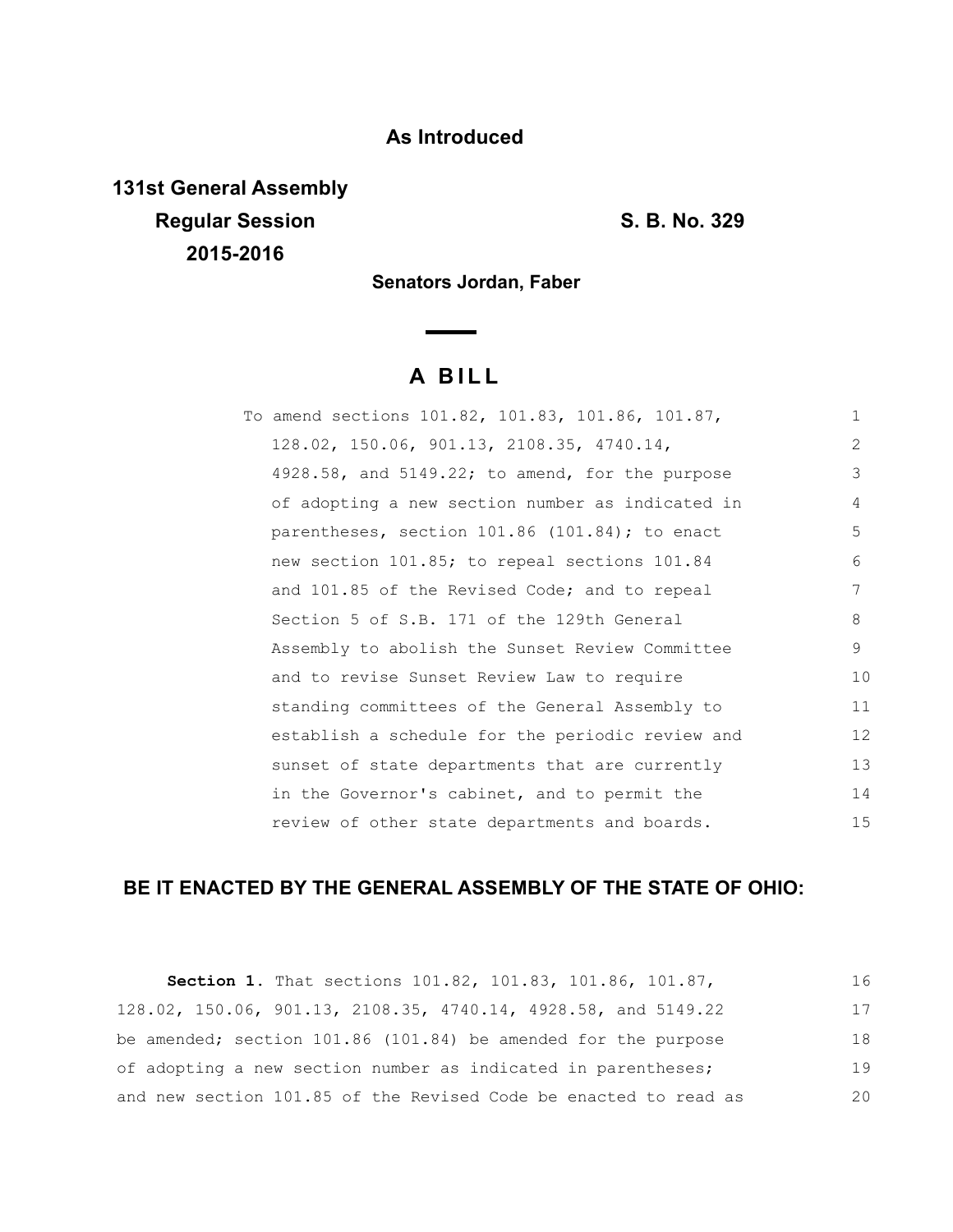| follows:                                                         | 21 |
|------------------------------------------------------------------|----|
| Sec. 101.82. As used in sections 101.82 to 101.87 of the         | 22 |
| Revised Code:                                                    | 23 |
| (A) "Agency" "Board" means any board, commission,                | 24 |
| committee, or council, or any other similar state public body    | 25 |
| required to be established pursuant to state statutes for the    | 26 |
| exercise of any function of state government and to which        | 27 |
| members are appointed or elected. "Agency" does not include the  | 28 |
| following:                                                       | 29 |
| (1) The general assembly, or any commission, committee, or       | 30 |
| other body composed entirely of members of the general assembly, | 31 |
| $(2)$ Any court;                                                 | 32 |
| (3) Any public body created by or directly pursuant to the       | 33 |
| constitution of this state:                                      | 34 |
| (4) The board of trustees of any institution of higher-          | 35 |
| education financially supported in whole or in part by the       | 36 |
| <del>state;</del>                                                | 37 |
| (5) Any public body that has the authority to issue bonds        | 38 |
| or notes or that has issued bonds or notes that have not been-   | 39 |
| fully repaid;                                                    | 40 |
| (6) The public utilities commission of Ohio;                     | 41 |
| (7) The consumers' counsel governing board;                      | 42 |
| (8) The Ohio board of regents;                                   | 43 |
| (9) Any state board or commission that has the authority         | 44 |
| to issue any final adjudicatory order that may be appealed to    | 45 |
| the court of common pleas under Chapter 119. of the Revised-     | 46 |
| <del>Code;</del>                                                 | 47 |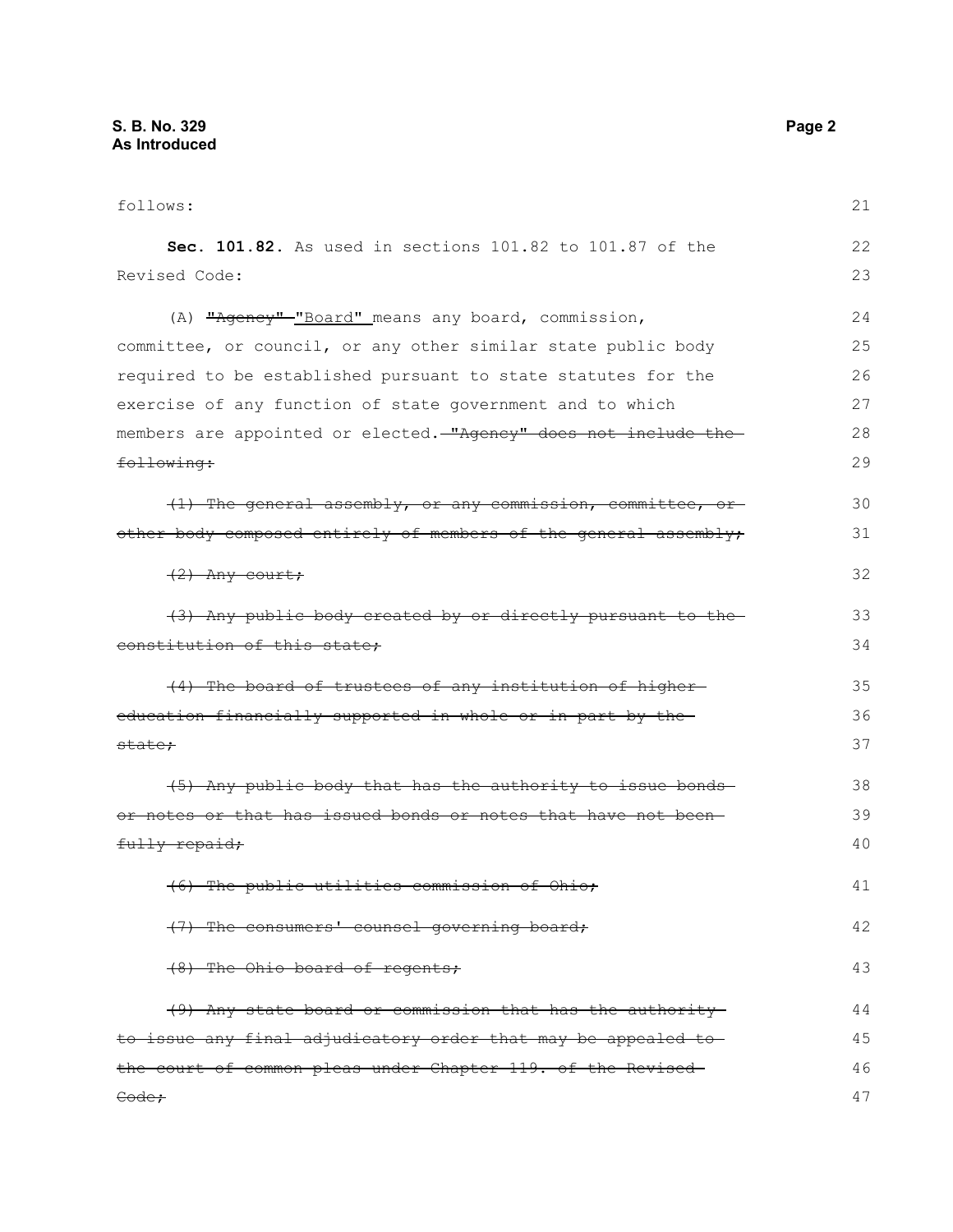| (10) Any board of elections;                                  | 48 |
|---------------------------------------------------------------|----|
| (11) The board of directors of the Ohio insurance quaranty    | 49 |
| association and the board of governors of the Ohio fair plan- | 50 |
| underwriting association;                                     | 51 |
| (12) The Ohio public employees deferred compensation-         | 52 |
| <del>board:</del>                                             | 53 |
| (13) The Ohio retirement study council;                       | 54 |
| (14) The board of trustees of the Ohio police and fire        | 55 |
| pension fund, public employees retirement board, school       | 56 |
| employees retirement board, state highway patrol retirement-  | 57 |
| board, and state teachers retirement board;                   | 58 |
| (15) The industrial commission;                               | 59 |
| (16) The parole board;                                        | 60 |
| (17) The board of tax appeals;                                | 61 |
| (18) The controlling board;                                   | 62 |
| (19) The release authority of department of youth-            | 63 |
| services:                                                     | 64 |
| (20) The environmental review appeals commission;             | 65 |
| (21) The Ohio ethics commission;                              | 66 |
| (22) The Ohio public works commission;                        | 67 |
| (23) The self-insuring employers evaluation board;            | 68 |
| (24) The state board of deposit;                              | 69 |
| (25) The state employment relations board.                    | 70 |
| (B) "Abolish" means to repeal the statutes creating and       | 71 |
| empowering-an agency a department or board, remove its        | 72 |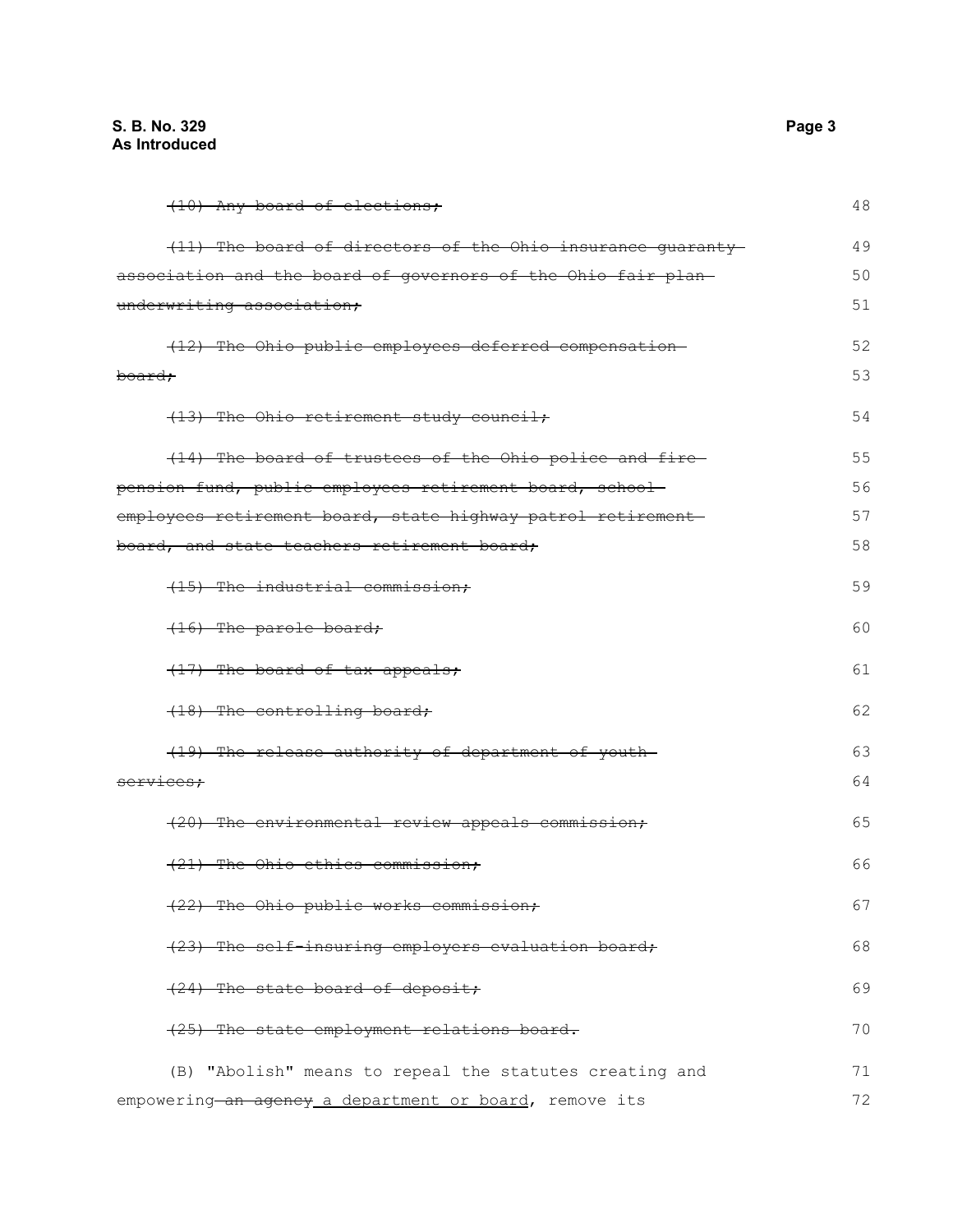personnel, and transfer its records to the department of administrative services pursuant to division (E) of section 149.331 of the Revised Code. (C) "Department" means an administrative department enumerated under section 121.02 of the Revised Code, and any agency, division, or office of state government. (D) "Terminate" means to amend or repeal the statutes creating and empowering an agency a department or board, remove its personnel, and reassign its functions and records to another ageney department, board, or officer designated by the general assembly.  $(D)$  (E) "Transfer" means to amend the statutes creating and empowering an agency a department or board so that its functions, records, and personnel are conveyed to another-agencydepartment, board, or officer.  $(E)$  (F) "Renew" means to continue an agency a department or board, and may include amendment of the statutes creating and empowering the agency department or board, or recommendations for changes in agency-department or board operation or personnel. **Sec. 101.83.** (A)  $-An$  agency in existence on January 1, 2011, shall expire on December 31, 2016, unless the agency is renewed in accordance with division (D) of this section and, if so renewed, shall expire thereafter on the thirty-first day of-December of the fourth year after the year in which it was most recently renewed unless the agency is renewed in accordance with division (D) of this section. An agency created after January 1, 2011, that is created on the thirty-first day of December shall 73 74 75 76 77 78 79 80 81 82 83 84 85 86 87 88 89  $90$ 91 92 93 94 95 96 97 98 99 100

expire not later than four years after its creation, unless the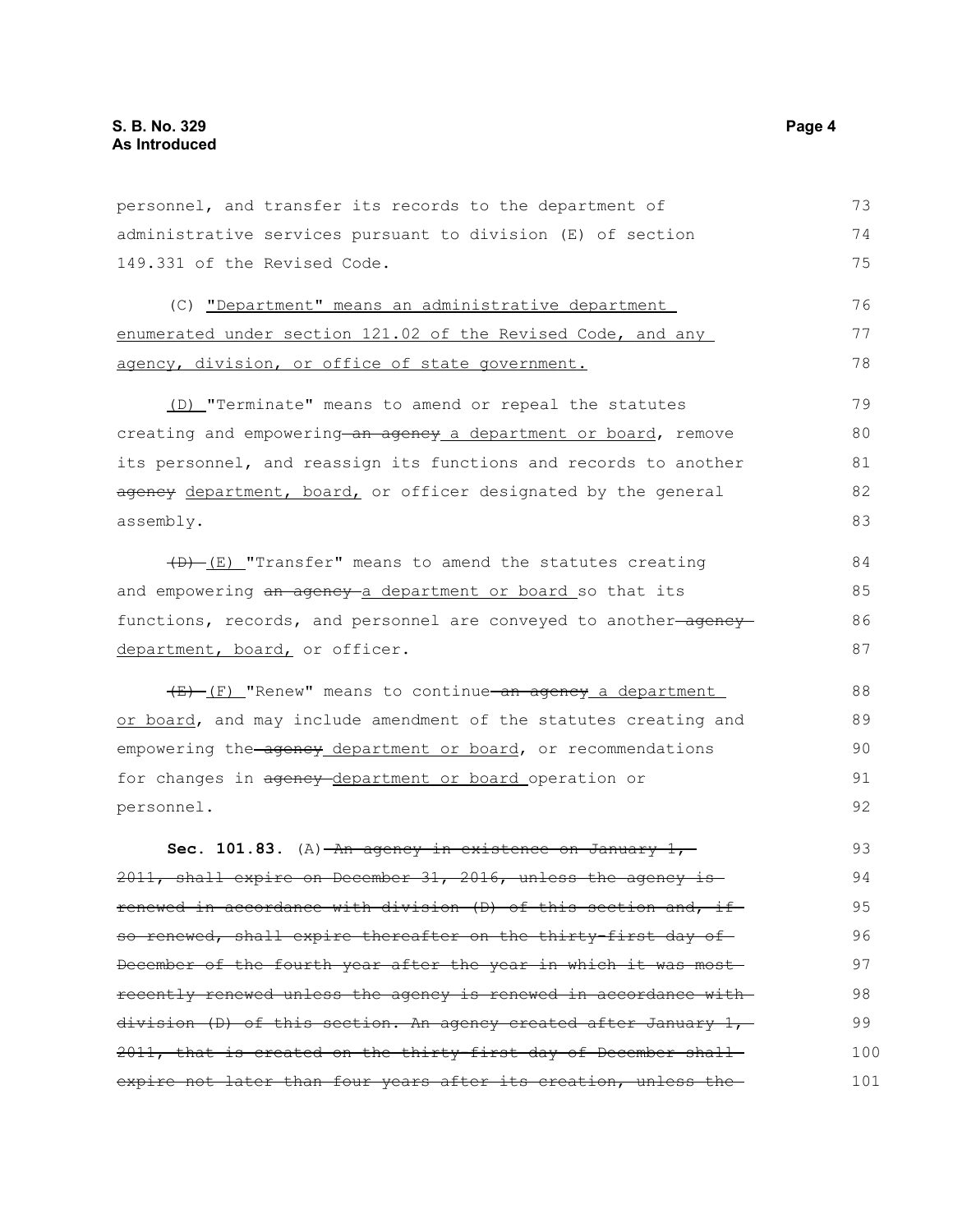| agency is renewed in accordance with division (D) of this-        | 102 |
|-------------------------------------------------------------------|-----|
| section. An agency created after January 1, 2011, that is         | 103 |
| ereated on any other date shall be considered for the purpose of  | 104 |
| this section to have been created on the preceding thirty-first-  | 105 |
| day of December, and the agency shall expire not later than four- | 106 |
| years after the date it was considered to have been created,      | 107 |
| unless the agency is renewed in accordance with division (D) of   | 108 |
| this section. Any act creating or renewing an agency shall-       | 109 |
| contain a distinct section providing a specific expiration date   | 110 |
| for the agency in accordance with this division The departments   | 111 |
| enumerated in divisions (B) and (C) of this section shall         | 112 |
| periodically be reviewed by the general assembly as described in  | 113 |
| this chapter and, unless renewed, shall cease to operate          | 114 |
| according to the schedule provided in this section. If the        | 115 |
| general assembly does not renew a department that is scheduled    | 116 |
| to be reviewed and the department is not otherwise renewed        | 117 |
| before the department's expiration date, the department shall     | 118 |
| wind up operations, in accordance with section 126.29 of the      | 119 |
| Revised Code, during the two-year period before the department's  | 120 |
| expiration date and shall suspend all operations at midnight on   | 121 |
| the day after the expiration date.                                | 122 |
| (B)-If the general assembly does not renew or transfer an-        | 123 |
| agency on or before its expiration date, it shall expire on that  | 124 |
| date The following departments shall be reviewed during each      | 125 |
| even-numbered general assembly, and expire at the end of the      | 126 |
| thirty-first day of December of the second year of the            | 127 |
| subsequent odd-numbered general assembly, unless the department   | 128 |
| is renewed in accordance with division (F) of this section:       | 129 |
| The office of budget and management;<br>(1)                       | 130 |

(2) The department of administrative services;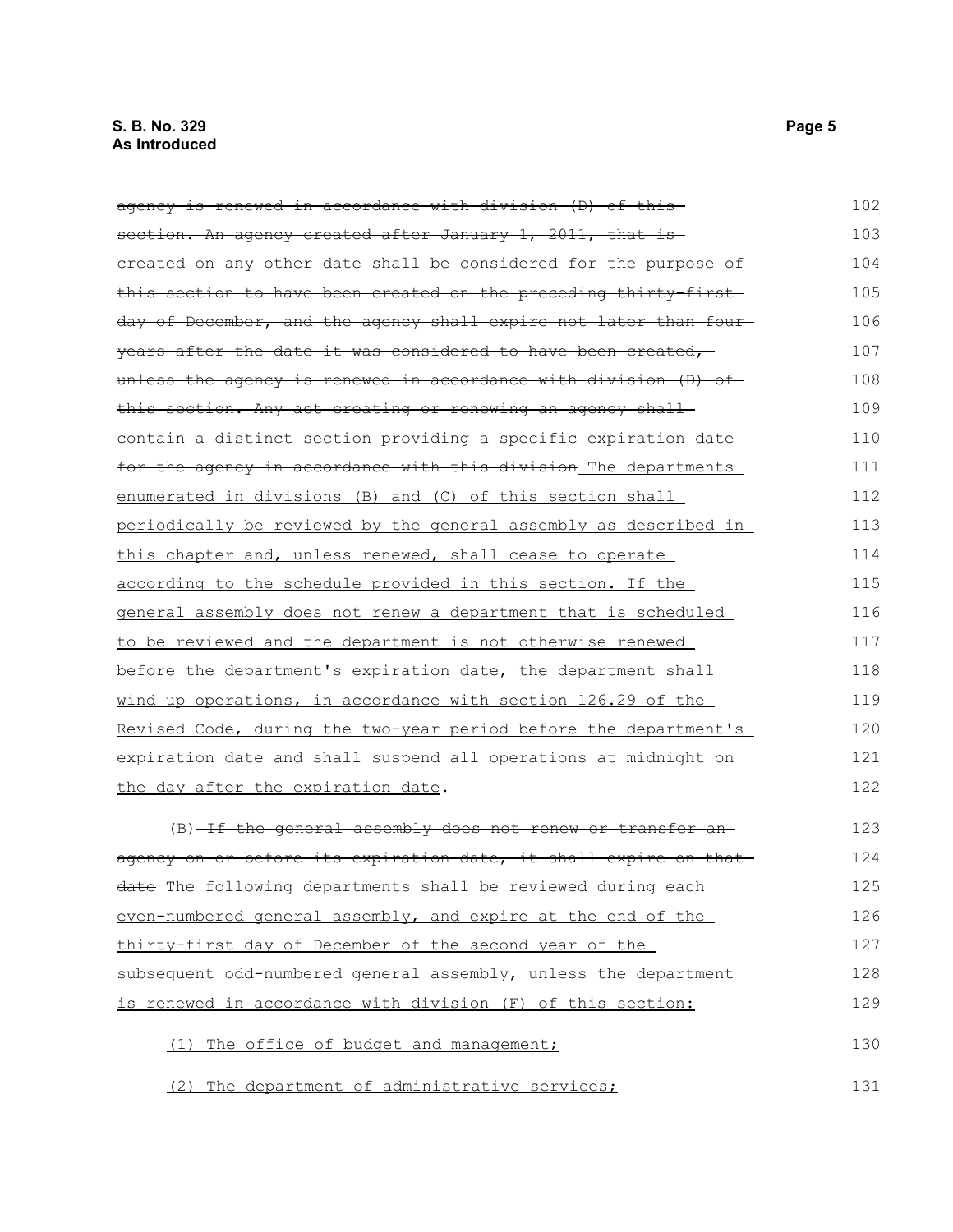| (3) The department of agriculture;                                                                                                       | 132 |
|------------------------------------------------------------------------------------------------------------------------------------------|-----|
| (4) The department of health;                                                                                                            | 133 |
| (5) The department of public safety;                                                                                                     | 134 |
| (6) The department of developmental disabilities;                                                                                        | 135 |
| (7) The development services agency;                                                                                                     | 136 |
| (8) The department of rehabilitation and correction;                                                                                     | 137 |
| (9) The department of aging;                                                                                                             | 138 |
| (10) The department of medicaid;                                                                                                         | 139 |
| (11) The office of the adjutant general; and                                                                                             | 140 |
| (12) The department of higher education.                                                                                                 | 141 |
| (C) The following departments shall be reviewed during                                                                                   | 142 |
| each odd-numbered general assembly, and expire at the end of the                                                                         | 143 |
| thirty-first day of December of the second year of the                                                                                   | 144 |
| subsequent even-numbered general assembly, unless the department                                                                         | 145 |
| is renewed in accordance with division (F) of this section:                                                                              | 146 |
| (1) The department of commerce;                                                                                                          | 147 |
| (2) The department of transportation;                                                                                                    | 148 |
| (3) The department of natural resources;                                                                                                 | 149 |
| (4)<br>The department of job and family services;                                                                                        | 150 |
| (5) The department of mental health and addiction                                                                                        | 151 |
| services;<br>The department of insurance;<br>(6)<br>The department of youth services;<br>(7)<br>(8) The environmental protection agency; | 152 |
|                                                                                                                                          | 153 |
|                                                                                                                                          | 154 |
|                                                                                                                                          | 155 |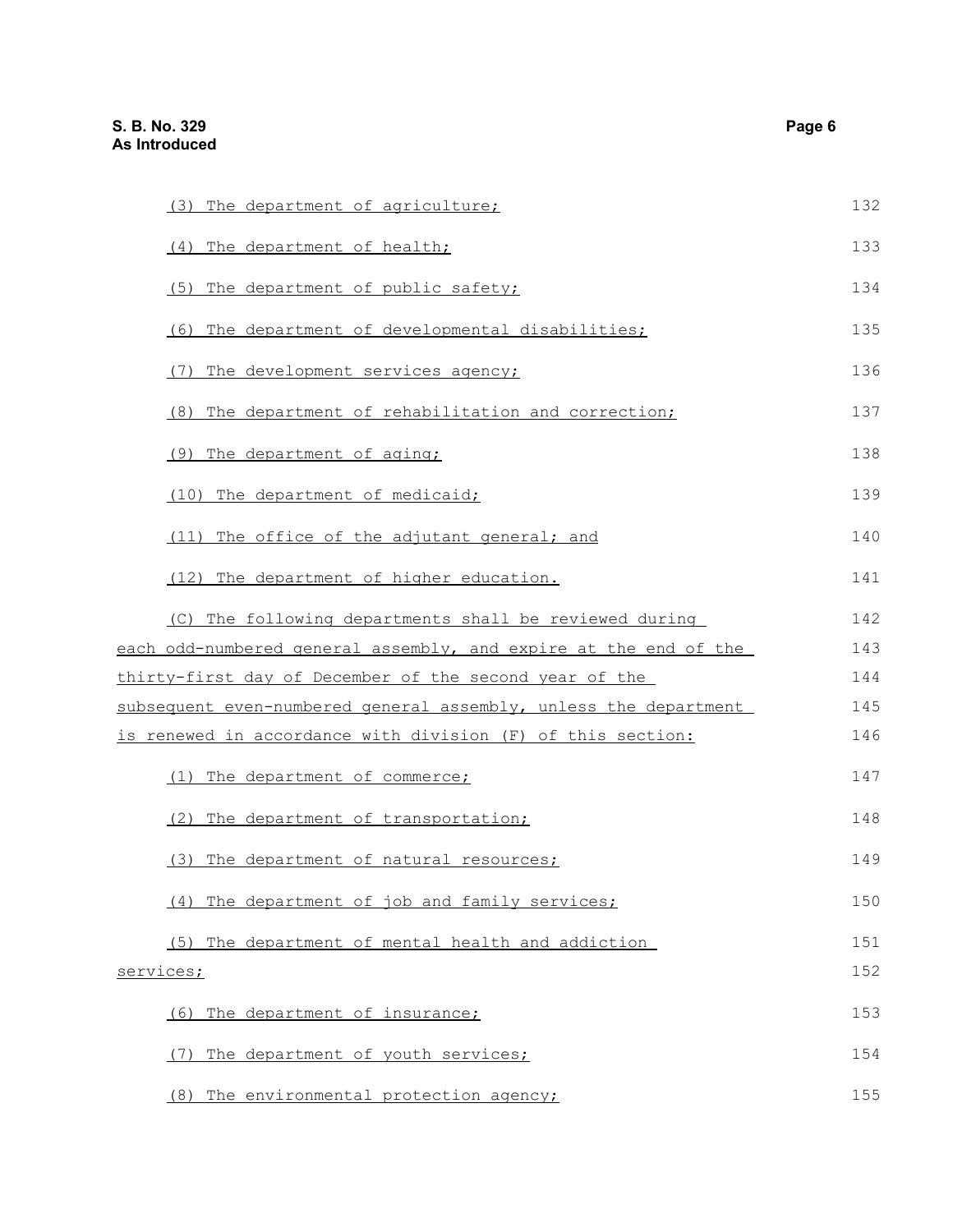| (9) The department of veterans services; | 156 |
|------------------------------------------|-----|
| The office of health transformation;     | 157 |
| The public utilities commission;         | 158 |
| The department of taxation; and<br>(12)  | 159 |
| The bureau of workers' compensation.     | 160 |

(D) The director of budget and management shall not authorize the expenditure of any moneys for any ageneydepartment on or after the date of its expiration. 161 162 163

 $\overline{(E)}$  (E) The general assembly may provide by law for the orderly, efficient, and expeditious conclusion of an agency's a department's business and operation. The rules, orders, licenses, contracts, and other actions made, taken, granted, or performed by the agency-department shall continue in effect according to their terms notwithstanding the agency'sdepartment's abolition, unless the general assembly provides otherwise by law. The general assembly may provide by law for the temporary or permanent transfer of some or all of a terminated or transferred agency's department's functions and personnel to a successor agency department, board, or officer. 164 165 166 167 168 169 170 171 172 173 174

The abolition, termination, or transfer of an agency a department shall not cause the termination or dismissal of any claim pending against the ageney-department by any person, or any claim pending against any person by the agency department. Unless the general assembly provides otherwise by law for the substitution of parties, the attorney general shall succeed the agency-department with reference to any pending claim. 175 176 177 178 179 180 181

(D) An agency (F) A department may be renewed by passage of a bill that continues the statutes creating and empowering 182 183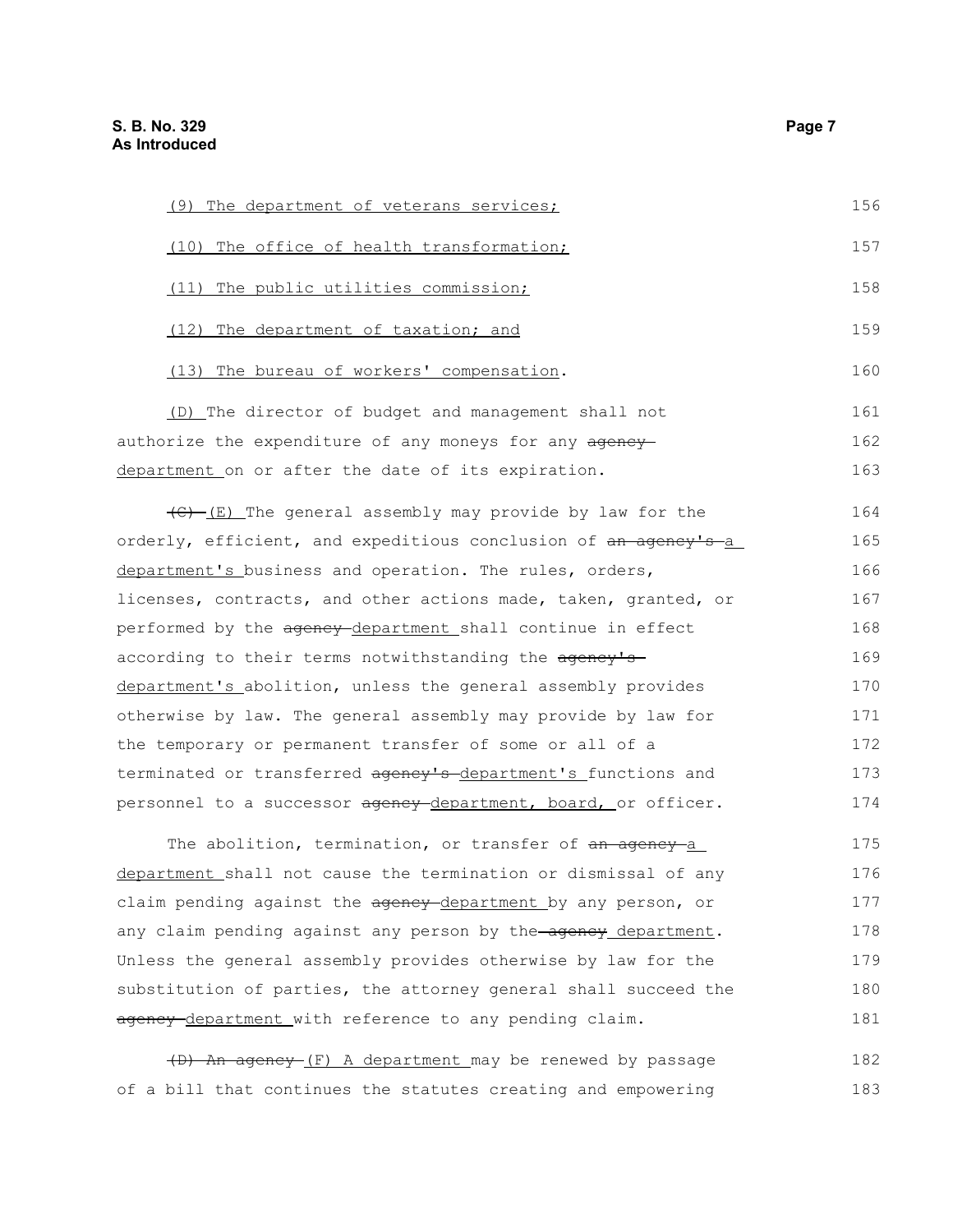the agency, that amends or repeals those statutes, or that enacts new statutes, to improve agency usefulness, performance, or effectiveness department. The amendment of a statute creating and empowering a department that is subject to review under division (B) or (C) of this section that is amended between the time the department was last reviewed and the time it is next scheduled to be reviewed does not change the next scheduled review date of the department. The next scheduled review date of a department changes only if the amendment expressly so provides. **Sec.** 101.84. (A) Not later than  $\frac{1}{x}$  three months prior to after the date on which an agency in existence on-January 1, 2015, commencement of a general assembly during which a department is scheduled to expire be reviewed under division  $(A)$  (B) or (C) of section 101.83 of the Revised Code, the sunset review committee president of the senate and the speaker of the house of representatives each shall direct a standing committee of the senate and of the house of representatives, respectively, to hold hearings to receive the testimony of the public and of the chief executive officer of each agency scheduled for reviewthe department and otherwise shall review, consider, and evaluate the usefulness, performance, and effectiveness of the agency department. The president of the senate and the speaker 184 185 186 187 188 189 190 191 192 193 194 195 196 197 198 199 200 201 202 203 204 205 206

of the house of representatives may defer the review of a department until the next general assembly during which the department is subject to review. The deferral does not prevent the expiration of a department. A department's renewal in accordance with division (F) of section 101.83 of the Revised Code is necessary to continue the statutes creating and empowering the department regardless of whether the department's review has occurred or has been deferred. A department whose 207 208 209 210 211 212 213 214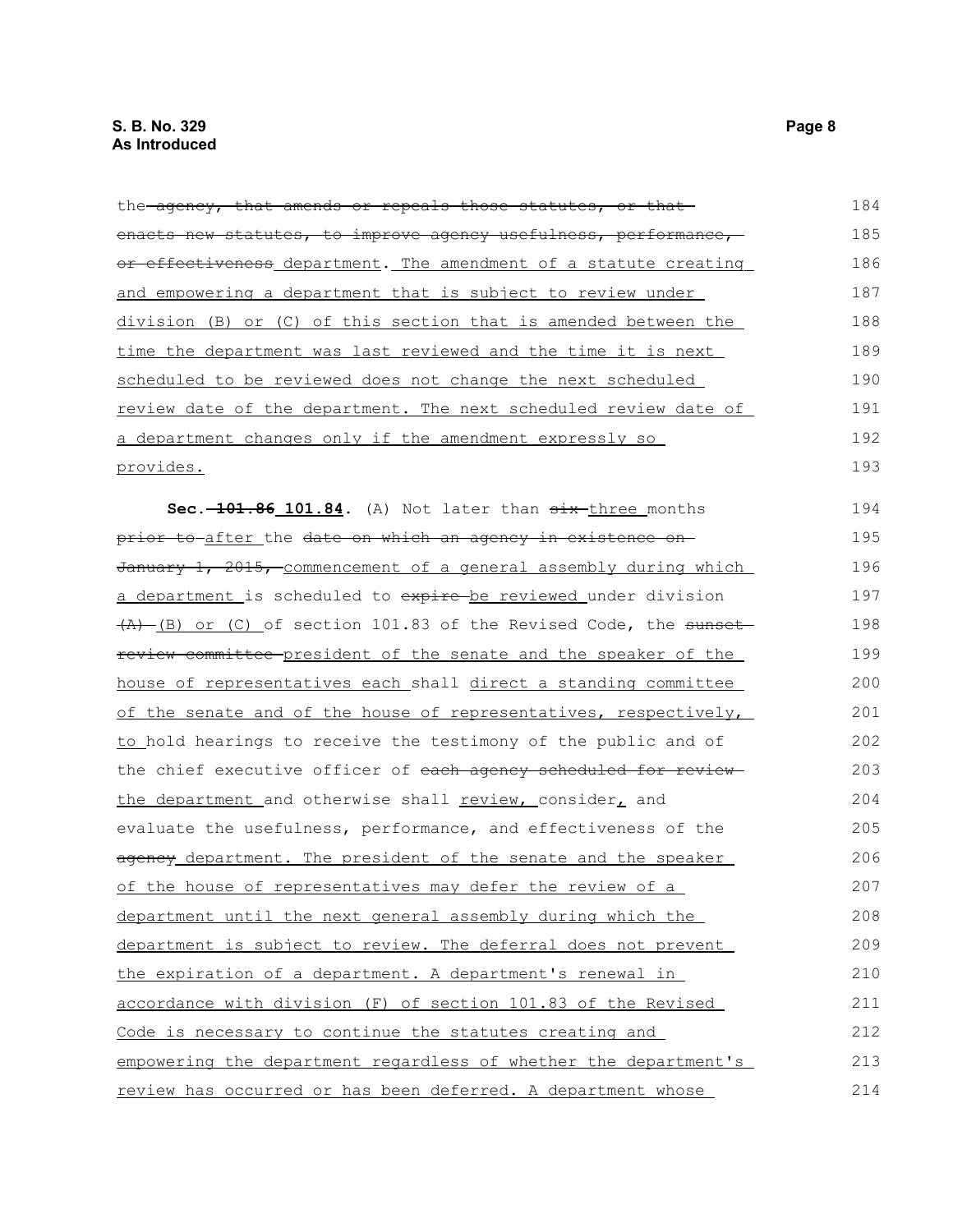| review has been deferred shall be reviewed, without the option   | 215 |
|------------------------------------------------------------------|-----|
| for deferment, during the next general assembly during which the | 216 |
| department is subject to review under division (B) or (C) of     | 217 |
| section 101.83 of the Revised Code.                              | 218 |
| (B) A department or board that is not scheduled to be            | 219 |
| reviewed under division (B) or (C) of section 101.83 of the      | 220 |
| Revised Code is not subject to automatic expiration under this   | 221 |
| chapter. The president of the senate and the speaker of the      | 222 |
| house of representatives may direct a standing committee of the  | 223 |
| senate and of the house of representatives, respectively, to     | 224 |
| hold hearings to receive the testimony of the public and of the  | 225 |
| chief executive officer of the department or board and otherwise | 226 |
| may review, consider, and evaluate the usefulness, performance,  | 227 |
| and effectiveness of the department or board.                    | 228 |
| (C) Each agency-department that is scheduled for review          | 229 |
| and each department or board that is identified to be reviewed   | 230 |
| by a standing committee shall submit to the standing committee a | 231 |
| report that contains all of the following information:           | 232 |
| (1) The agency's department's or board's primary purpose         | 233 |
| and its various goals and objectives;                            | 234 |
| (2) The agency's department's or board's past and                | 235 |
| anticipated workload, the number of staff required to complete   | 236 |
| that workload, and the agency's total number of staff;           | 237 |
| (3) The agency's-department's or board's past and                | 238 |
| anticipated budgets and its sources of funding;                  | 239 |
| (4) The number of members of its governing board or other        | 240 |
| governing entity and their compensation, if any.                 | 241 |
|                                                                  |     |
| (C) (D) Each agency department or board shall have the           | 242 |
| burden of demonstrating to the standing committee a public need  | 243 |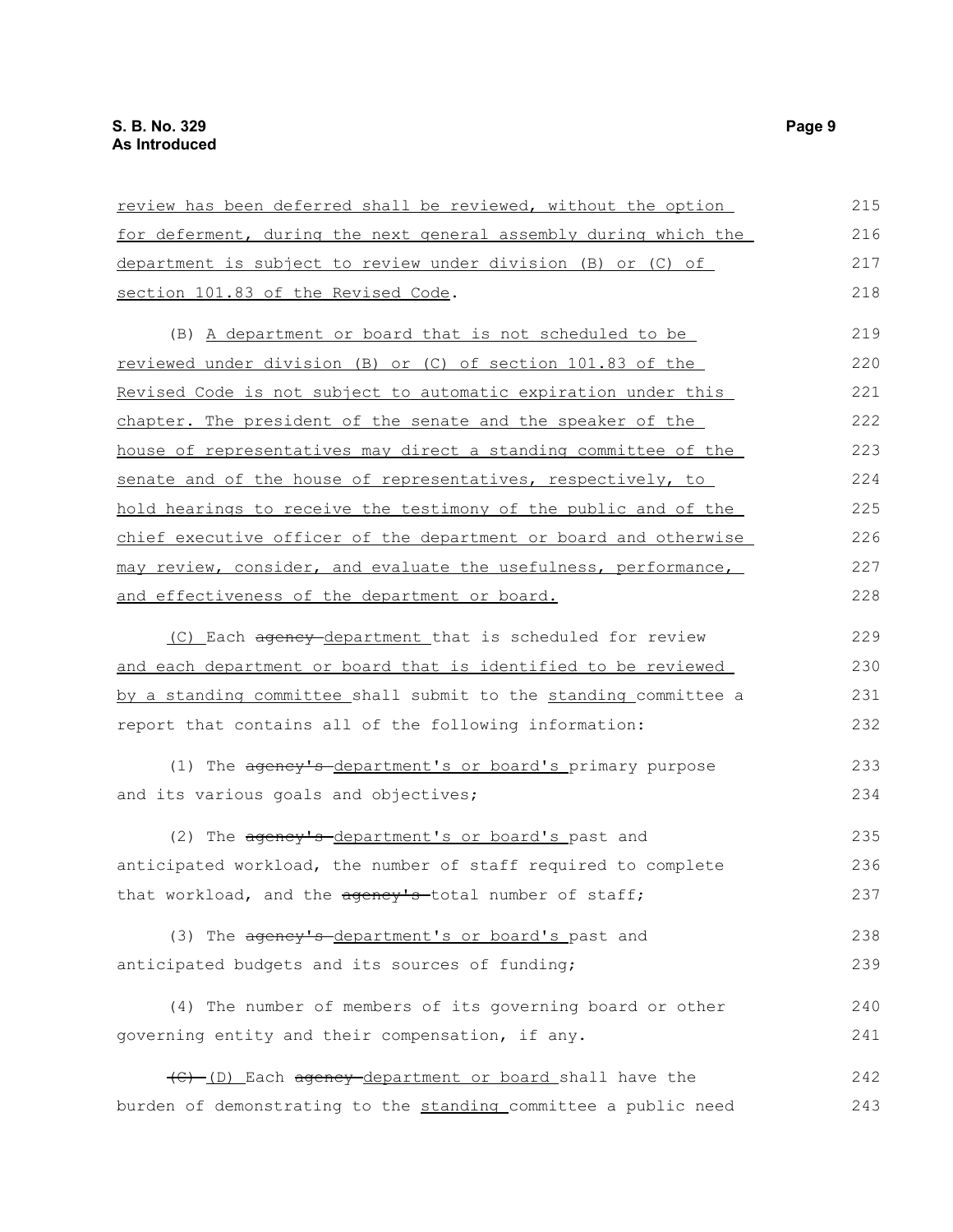| for its continued existence. In determining whether an agency a | 244 |
|-----------------------------------------------------------------|-----|
| department or board has demonstrated that need, the standing    | 245 |
| committee shall consider, as relevant, all of the following:    | 246 |
| (1) Whether or not the public could be protected or served      | 247 |
| in an alternate or less restrictive manner;                     | 248 |
| (2) Whether or not the department or board serves the           | 249 |
| public interest rather than a specific interest;                | 250 |
| (3) Whether or not rules adopted by the department or           | 251 |
| <u>board are consistent with the legislative mandate of the</u> | 252 |
| department or board as expressed in the statutes that created   | 253 |
| and empowered the department or board;                          | 254 |
| (4) The extent to which the department's or board's             | 255 |
| jurisdiction and programs overlap or duplicate those of other   | 256 |
| departments or boards, the extent to which the department or    | 257 |
| board coordinates with those other departments or boards, and   | 258 |
| the extent to which the department's or board's programs could  | 259 |
| be consolidated with the programs of other state departments or | 260 |
| boards;                                                         | 261 |
| (5) Whether or not continuation of the department or board      | 262 |
| is necessary to protect the health, safety, or welfare of the   | 263 |
| public, and if so, whether or not the department's or board's   | 264 |
| authority is narrowly tailored to protect against present,      | 265 |
| recognizable, and significant harms to the health, safety, or   | 266 |
| welfare of the public;                                          | 267 |
| (6) The amount of regulation exercised by the department        | 268 |
| or board compared to such requiation, if any, in other states;  | 269 |
| (7) Whether or not private contractors could be used, in        | 270 |
| an effective and efficient manner, either to assist the         | 271 |
| department or board in the performance of its duties or to      | 272 |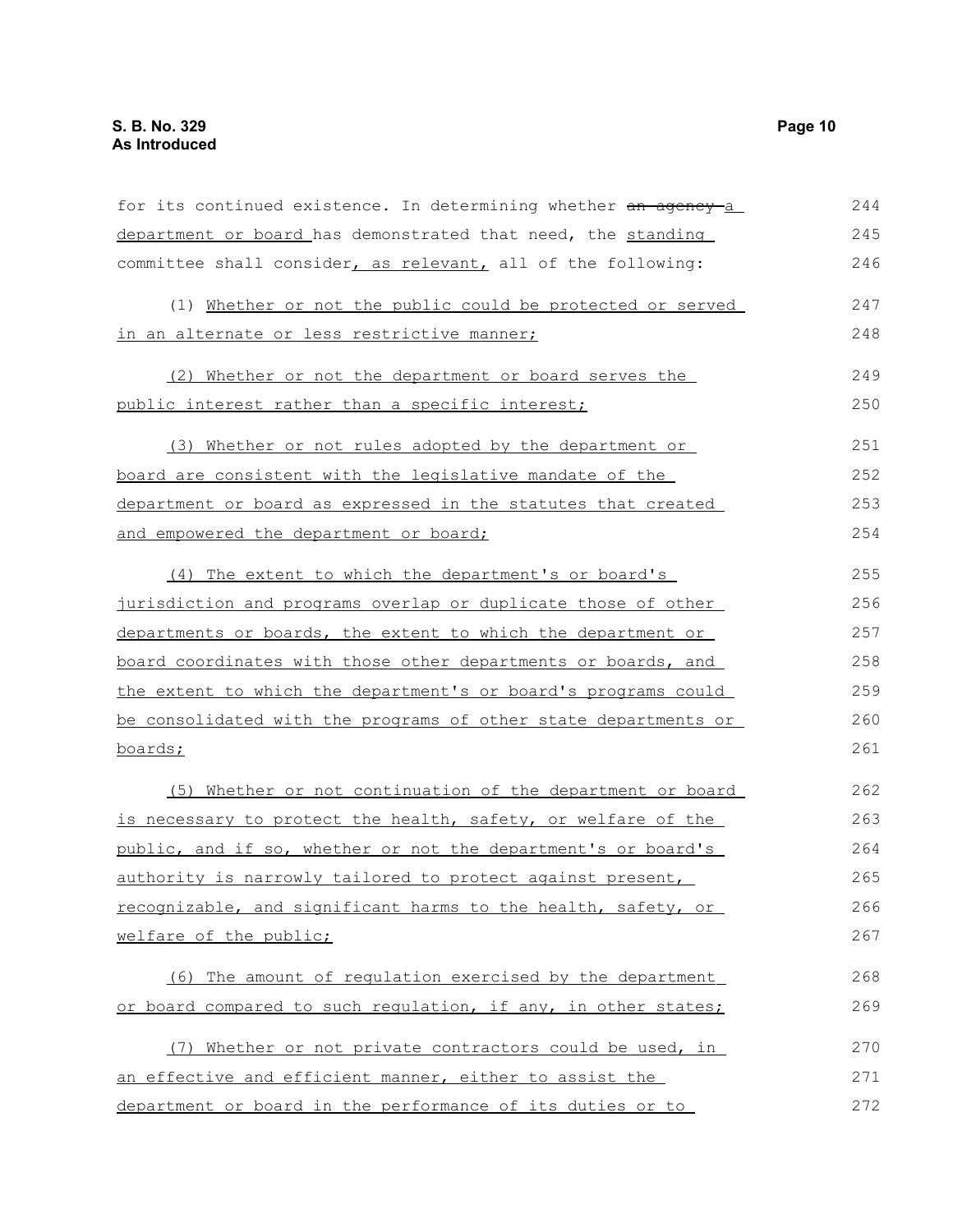| perform these duties instead of the department or board;         | 273 |
|------------------------------------------------------------------|-----|
| (8) Whether or not the operation of the department or            | 274 |
| board has inhibited economic growth, reduced efficiency, or      | 275 |
| increased the cost of government;                                | 276 |
| (9) An assessment of the authority of the department or          | 277 |
| board regarding fees, inspections, enforcement, and penalties;   | 278 |
| (10) The extent to which the agency-department or board          | 279 |
| has permitted qualified applicants to serve the public;          | 280 |
| (2) (11) The cost-effectiveness of the agency department         | 281 |
| or board in terms of number of employees, services rendered, and | 282 |
| administrative costs incurred, both past and present;            | 283 |
| (3) The extent to which the agency has operated in the           | 284 |
| public interest, and whether its (12) Whether or not the         | 285 |
| department's or board's operation has been impeded or enhanced   | 286 |
| by existing statutes and procedures and by budgetary, resource,  | 287 |
| and personnel practices;                                         | 288 |
| (4) (13) Whether the agency department or board has              | 289 |
| recommended statutory changes to the general assembly that would | 290 |
| benefit the public as opposed to the persons regulated by the    | 291 |
| agency department or board, if any, and whether its              | 292 |
| recommendations and other policies have been adopted and         | 293 |
| implemented;                                                     | 294 |
| (5) (14) Whether the agency department or board has              | 295 |
| required any persons it requlates to report to it the impact of  | 296 |
| agency-department or board rules and decisions on the public as  | 297 |
| they affect service costs and service delivery;                  | 298 |
| (6) (15) Whether persons regulated by the agency                 | 299 |
| department or board, if any, have been required to assess        | 300 |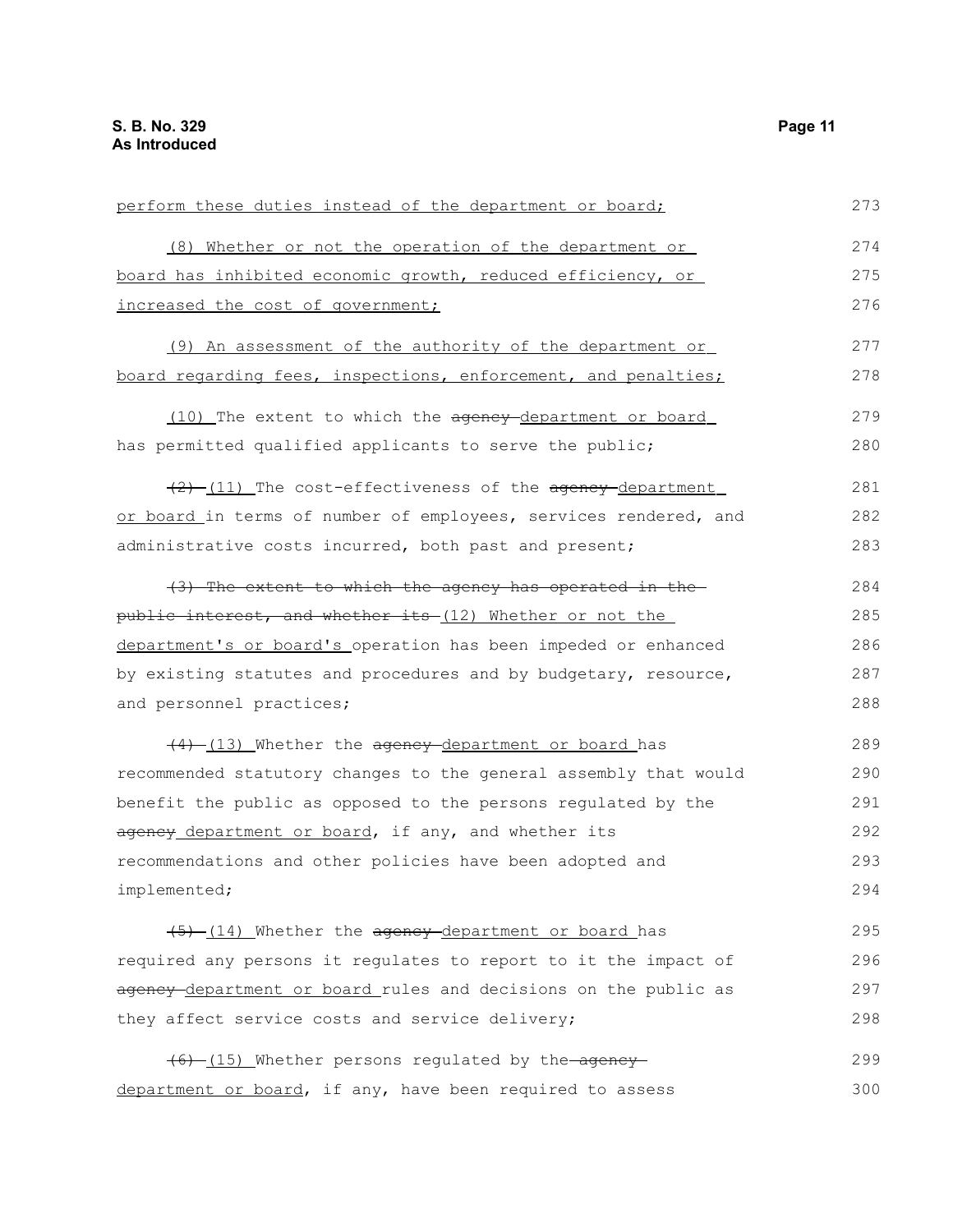| problems in their business operations that affect the public;     | 301 |
|-------------------------------------------------------------------|-----|
| (7) (16) Whether the agency department or board has               | 302 |
| encouraged public participation in its rule-making and decision-  | 303 |
| making;                                                           | 304 |
| $(8)$ $(17)$ The efficiency with which formal public              | 305 |
| complaints filed with the agency-department or board have been    | 306 |
| processed to completion;                                          | 307 |
| (9) (18) Whether the programs or services of the agency           | 308 |
| department or board duplicate or overlap those of other-agencies- | 309 |
| departments or boards;                                            | 310 |
| (10) (19) Whether the purpose for which the agency                | 311 |
| department or board was created has been fulfilled, has changed,  | 312 |
| or no longer exists;                                              | 313 |
| $(11)$ (20) Whether federal law requires that the agency          | 314 |
| department or board be renewed in some form;                      | 315 |
| (12) -(21) An assessment of the administrative hearing            | 316 |
| process of a department or board if the department or board has   | 317 |
| an administrative hearing process;                                | 318 |
| (22) Any applicable criteria under division (D) of this           | 319 |
| section;                                                          | 320 |
| (23) Changes needed in the enabling laws of the ageney            | 321 |
| department or board in order for it to comply with the criteria   | 322 |
| suggested by the considerations listed in divisions (C) (1) to    | 323 |
| $(11) - (22)$ of this section.                                    | 324 |
| (D) (E) In the review of a department or board that issues        | 325 |
| a license to practice a trade or profession, the standing         | 326 |
| committee shall consider all of the following:                    | 327 |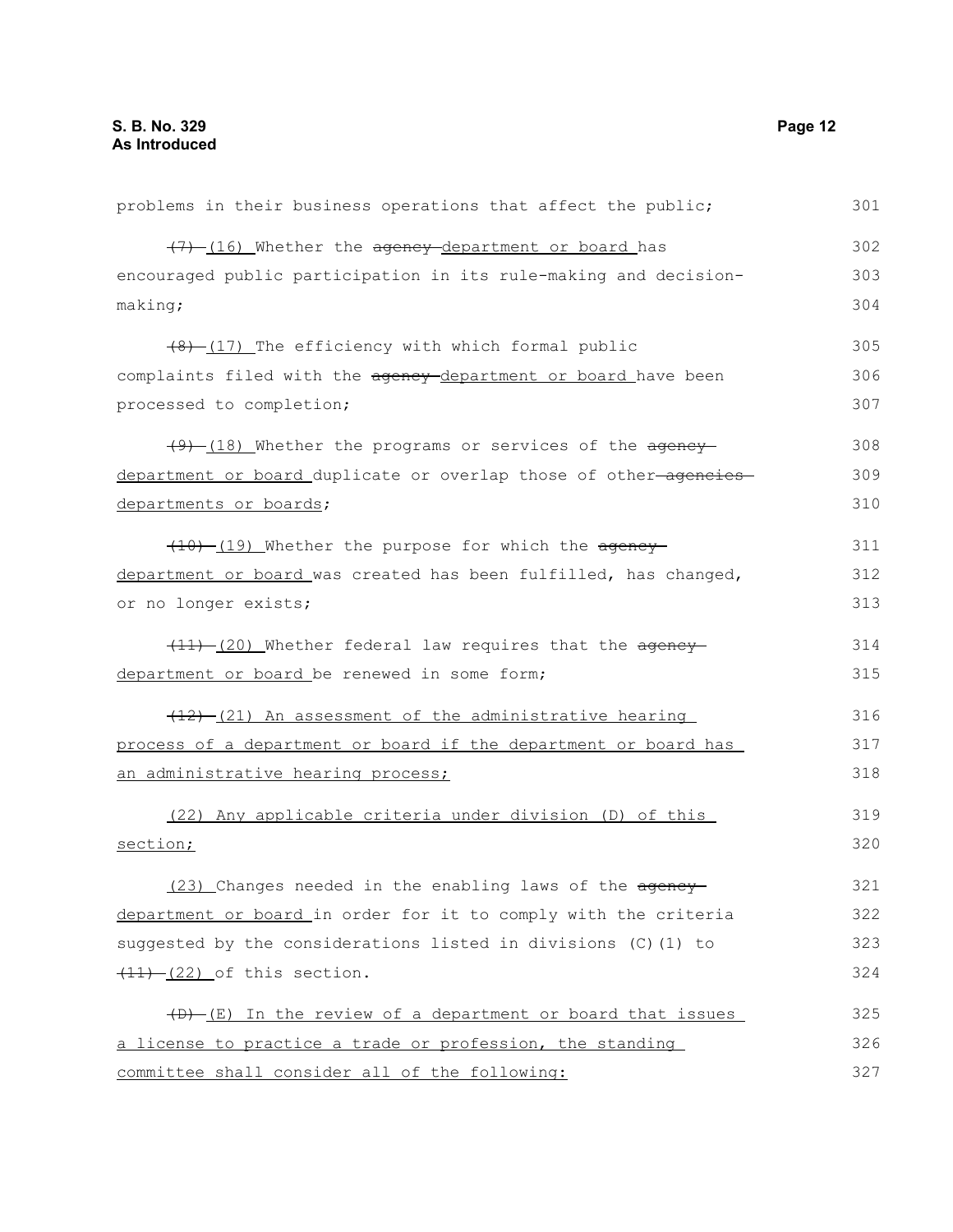| (1) Whether the requirement for the license serves a             | 328 |
|------------------------------------------------------------------|-----|
| meaningful, defined public interest and provides the least       | 329 |
| restrictive form of regulation that adequately protects the      | 330 |
| public interest;                                                 | 331 |
| (2) The extent to which the objective of licensing may be        | 332 |
| achieved through market forces, private or industry              | 333 |
| certification and accreditation programs, or enforcement of      | 334 |
| other existing laws;                                             | 335 |
| (3) The extent to which licensing ensures that                   | 336 |
| practitioners have occupational skill sets or competencies that  | 337 |
| correlate with a public interest, and the impact that those      | 338 |
| criteria have on applicants for a license, particularly those    | 339 |
| with moderate or low incomes, seeking to enter the occupation or | 340 |
| profession; and                                                  | 341 |
| (4) The extent to which the requirement for the license          | 342 |
| stimulates or restricts competition, affects consumer choice,    | 343 |
| and affects the cost of services.                                | 344 |
| As used in division (D) of this section, "license" means a       | 345 |
| license certificate, permit, or other authorization issued or    | 346 |
| conferred by a department or board under which a person may      | 347 |
| engage in a profession, occupation, or occupational activity.    | 348 |
| For division (D) of this section, a government regulatory        | 349 |
| requirement is in the public interest if it provides protection  | 350 |
| from present, recognizable, and significant harms to the health, | 351 |
| safety, or welfare of the public.                                | 352 |
| (F) In its initial review of each agency a board, the            | 353 |
| standing committee, whenever possible, shall realign agency      | 354 |
| board titles to conform to the following descriptions:           | 355 |
| (1) Commission: an a board that conducts administrative          | 356 |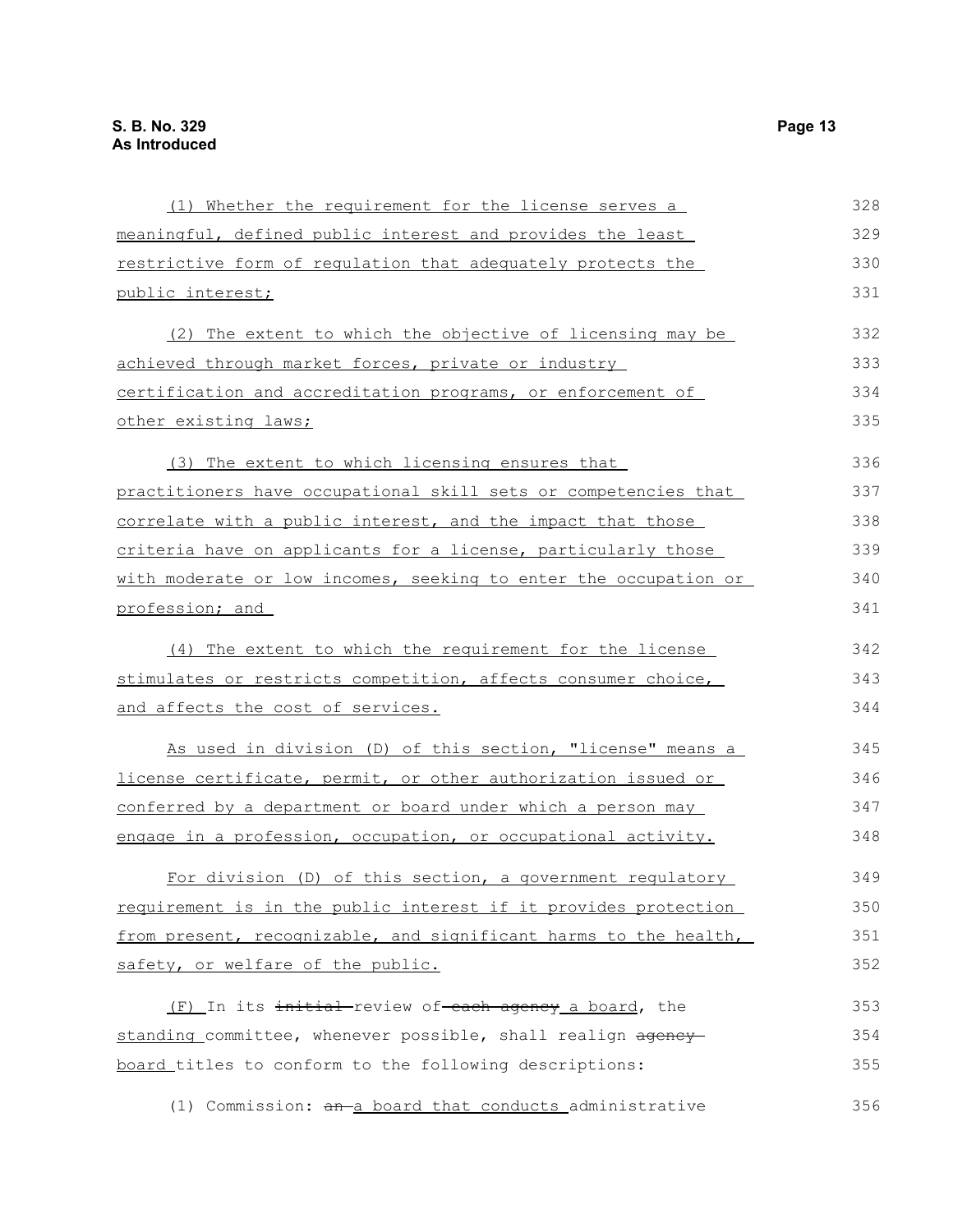| appeals or-hearing agency hearings;                              | 357 |
|------------------------------------------------------------------|-----|
| (2) Authority: an agency a board empowered to issue bonds        | 358 |
| or notes;                                                        | 359 |
| (3) Board: an ageney a board having a licensing function         | 360 |
| only;                                                            | 361 |
| (4) Council: an advisory body to a major agency-board or         | 362 |
| department;                                                      | 363 |
| (5) Committee: an advisory body to a minor agency-board or       | 364 |
| department.                                                      | 365 |
| Sec. 101.85. The president of the senate and the speaker         | 366 |
| of the house of representatives shall notify the chief of the    | 367 |
| common sense initiative office, established under section 107.61 | 368 |
| of the Revised Code, when a department or board is identified    | 369 |
| under division (A) or (B) of section 101.84 of the Revised Code  | 370 |
| to be reviewed by a standing committee. The chief or the chief's | 371 |
| designee shall appear and testify before the standing committee, | 372 |
| with respect to the department or board, and shall testify on at | 373 |
| least all of the following:                                      | 374 |
| (A) Whether or not the common sense initiative office has,       | 375 |
| within the previous five years, received commentary related to   | 376 |
| the department or board through the comment system established   | 377 |
| under section 107.62 of the Revised Code;                        | 378 |
| (B) Whether or not the common sense initiative office has,       | 379 |
| within the previous five years, received advice from the small   | 380 |
| business advisory council with respect to rules of the           | 381 |
| department or board; and                                         | 382 |
| (C) Any other information the chief believes will                | 383 |
| elucidate the effectiveness and efficiency of the department or  | 384 |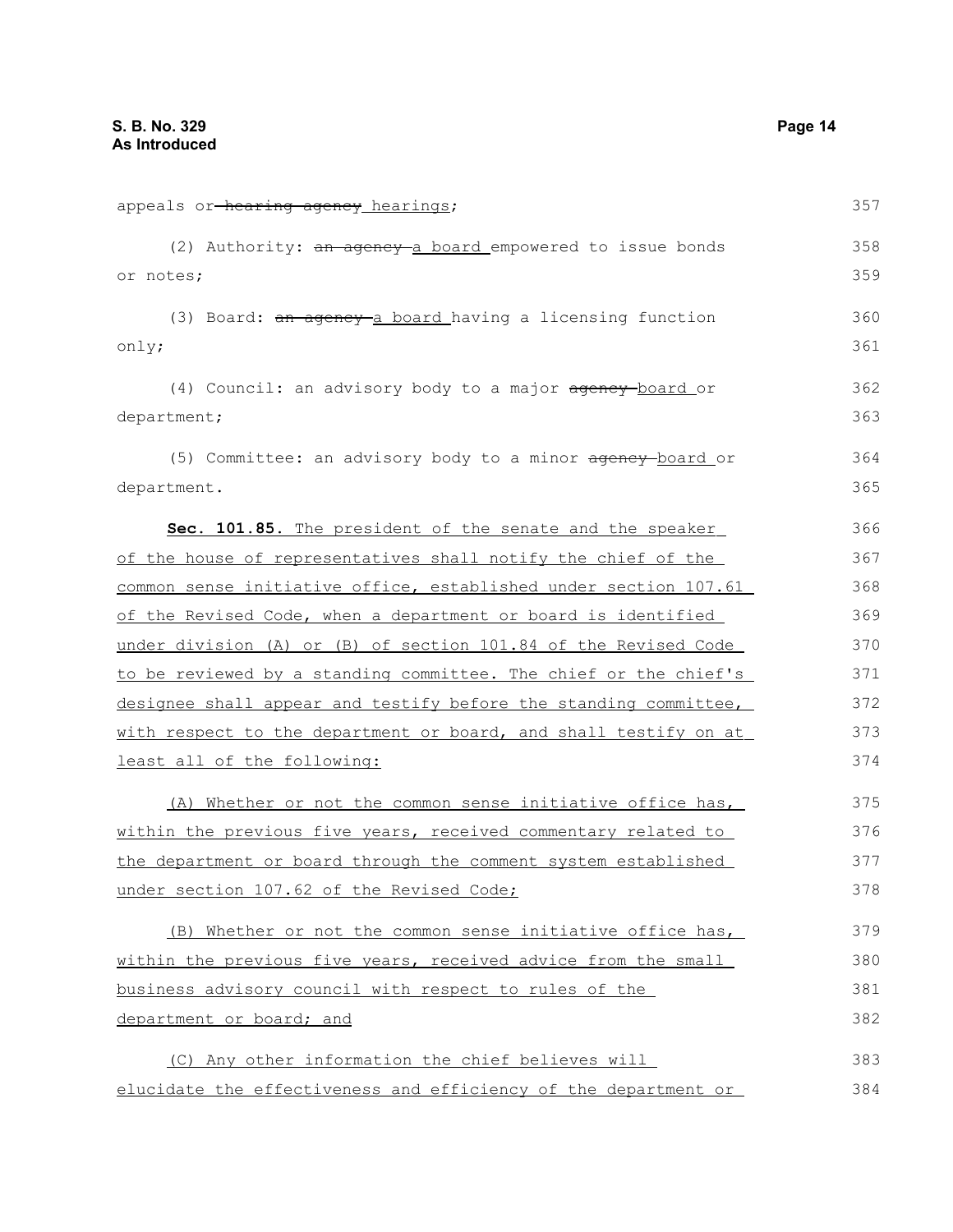board and in particular the quality of customer service provided by the department or board. Sec. 101.87. (A) After the completion of the evaluationreview of all agencies a department or board under section 101.86-101.84 of the Revised Code, the sunset review-standing committee shall-that conducted the review may prepare and publish a report of its findings and recommendations. The A standing committee may include in a single report its findings and recommendations regarding more than one department or board. If the standing committee prepares and publishes a report, the committee shall furnish a copy of the report to the president of the senate, the speaker of the house of representatives, the governor, and each affected agency department or board. The Any published report shall be made available to the public in the offices of the house and senate clerks during reasonable hours. As part of the a report, the standing committee shall may recommend to the general assembly, in bill form, one or more of the following: (1) Amendment or repeal of the statutes that created and empowered an agency a department or board, to abolish or terminate the-agency department or board; (2) Amendment or repeal of the statutes that created and empowered an agency a department or board, or enactment of new statutes, to terminate the ageney department or board, to transfer the agency department or board, or to improve the agency's department's or board's usefulness, performance, or effectiveness; (3) Amendment or repeal of the statutes that created and empowered two or more-agencies departments or boards, or enactment of new statutes, to reorganize or transfer them and 385 386 387 388 389 390 391 392 393 394 395 396 397 398 399 400 401 402 403 404 405 406 407 408 409 410 411 412 413 414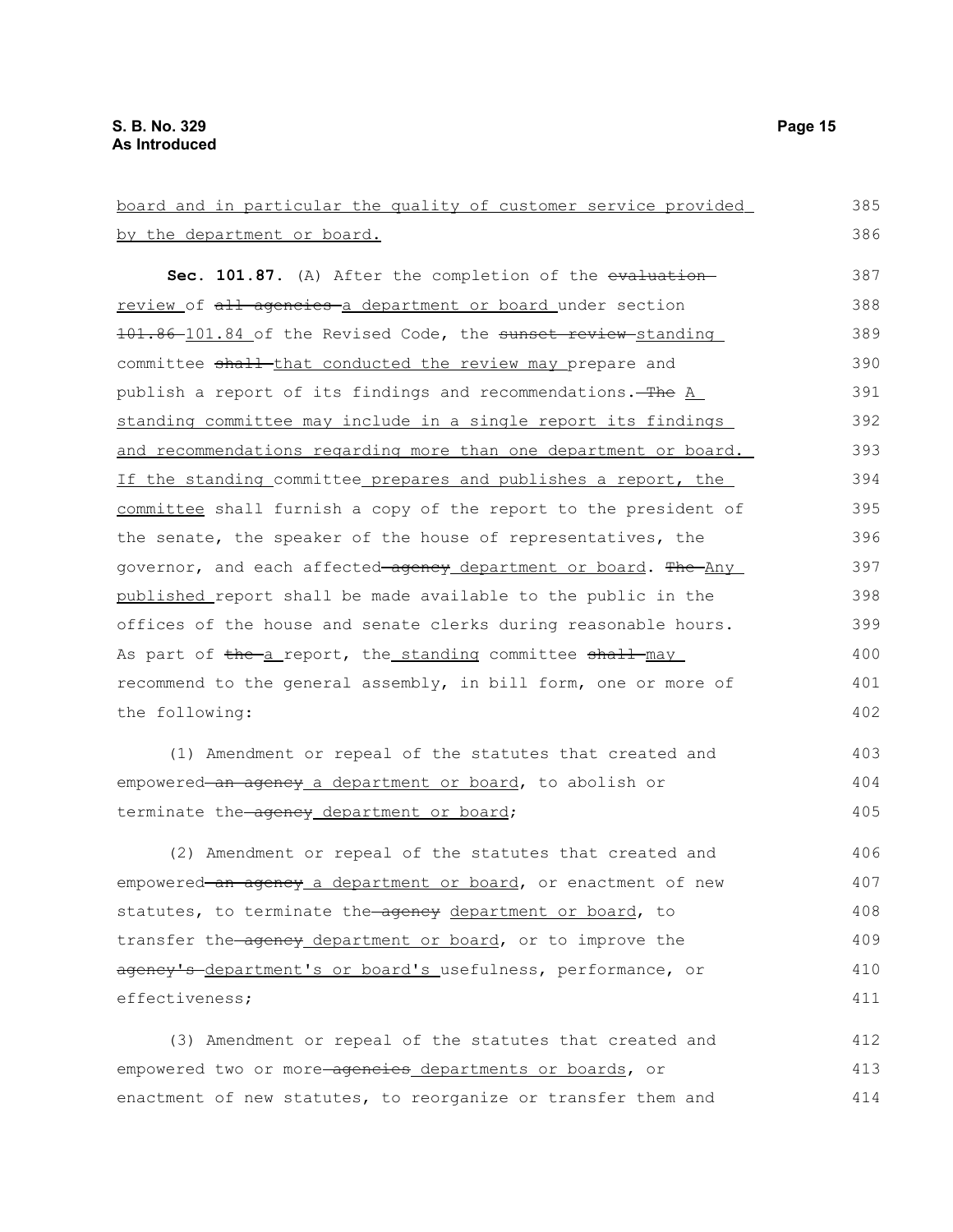thereby improve agency-department or board usefulness, performance, or effectiveness; (4) Amendment or continuation of the statutes that created and empowered an-a department or agency, or enactment of new statutes, to renew the department or agency. (B) Recommendations made by the standing committee shall indicate how or whether their implementation will do each of the following: (1) Promote economy in the operation of state government; (2) Improve efficiency in the management of state government; (3) Improve services rendered to citizens of the state; (4) Simplify and improve preparation of the state budget; (5) Conserve the natural resources of the state; (6) Promote the orderly growth of the state and its government; (7) Improve the effectiveness of the services performed by the service departments of the state, including the office of budget and management and the department of administrative services; (8) Avoid duplication of effort by state agencies departments or boards; (9) Improve the organization and coordination of the state government in one or more of the ways listed in divisions (B)(1) to (8) of this section. 415 416 417 418 419 420 421 422 423 424 425 426 427 428 429 430 431 432 433 434 435 436 437 438 439

(C) The office of budget and management, department of administrative services, auditor of state, legislative service 440 441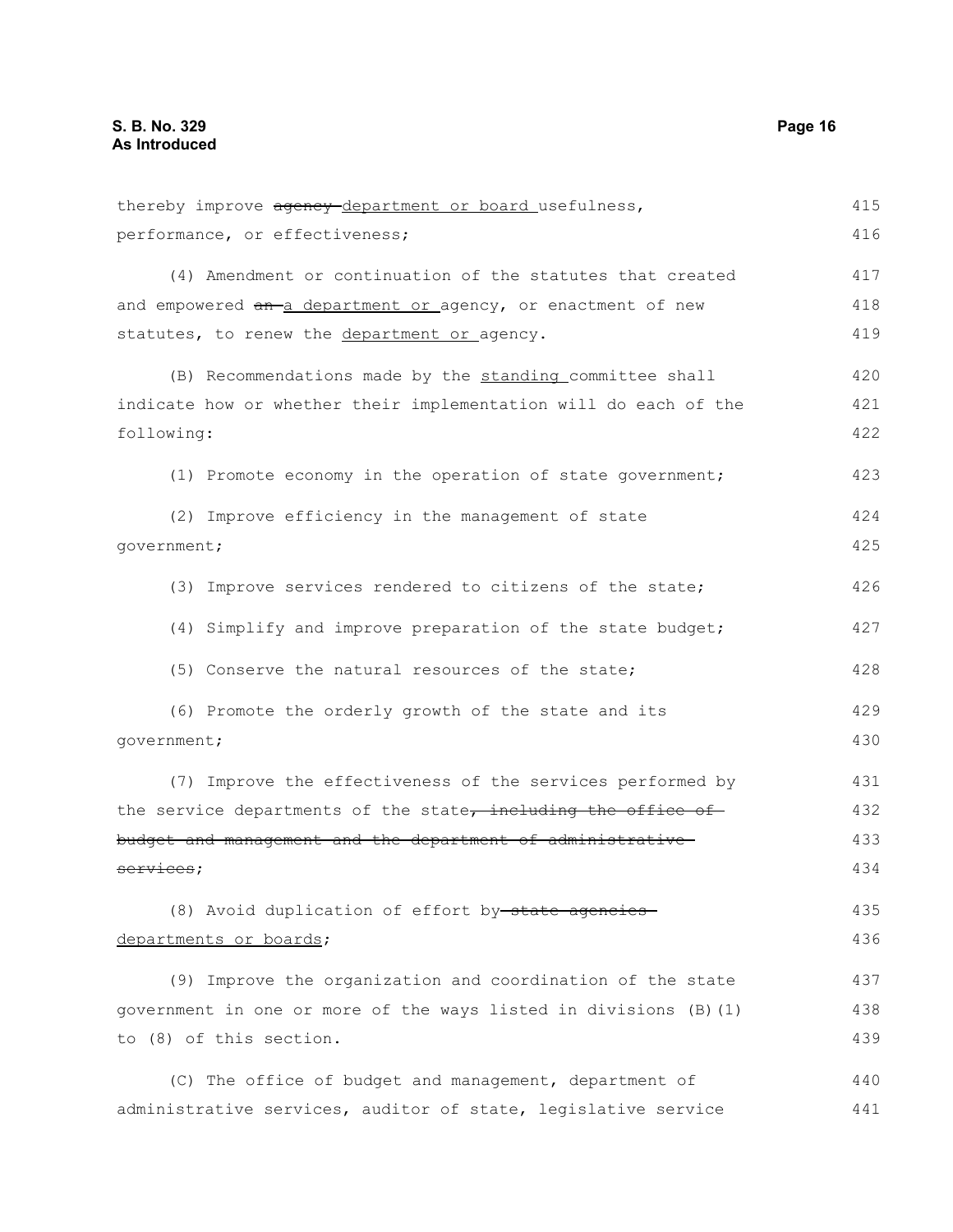commission, and any other state agency shall supply, upon the standing committee's request, the standing committee with material, information, and reports needed for the preparation of the report and its recommendations. 442 443 444 445

Sec. 128.02. (A)(1) There is hereby created the statewide emergency services internet protocol network steering committee, consisting of the following ten members: 446 447 448

(a) The state chief information officer or the officer's designee; 449 450

(b) Two members of the house of representatives appointed by the speaker, one from the majority party and one from the minority party; 451 452 453

(c) Two members of the senate appointed by the president, one from the majority party and one from the minority party; 454 455

(d) Five members appointed by the governor.

(2) In appointing the five members under division (A)(1) (d) of this section, the governor shall appoint two representatives of the county commissioners' association of Ohio or a successor organization, two representatives of the Ohio municipal league or a successor organization, and one representative of the Ohio township association or a successor organization. For each of these appointments, the governor shall consider a nominee proposed by the association or successor organization. The governor may reject any of the nominees and may request that a nominating entity submit alternative nominees. 457 458 459 460 461 462 463 464 465 466 467

(3) Initial appointments shall be made not later than ten days after September 28, 2012. 468 469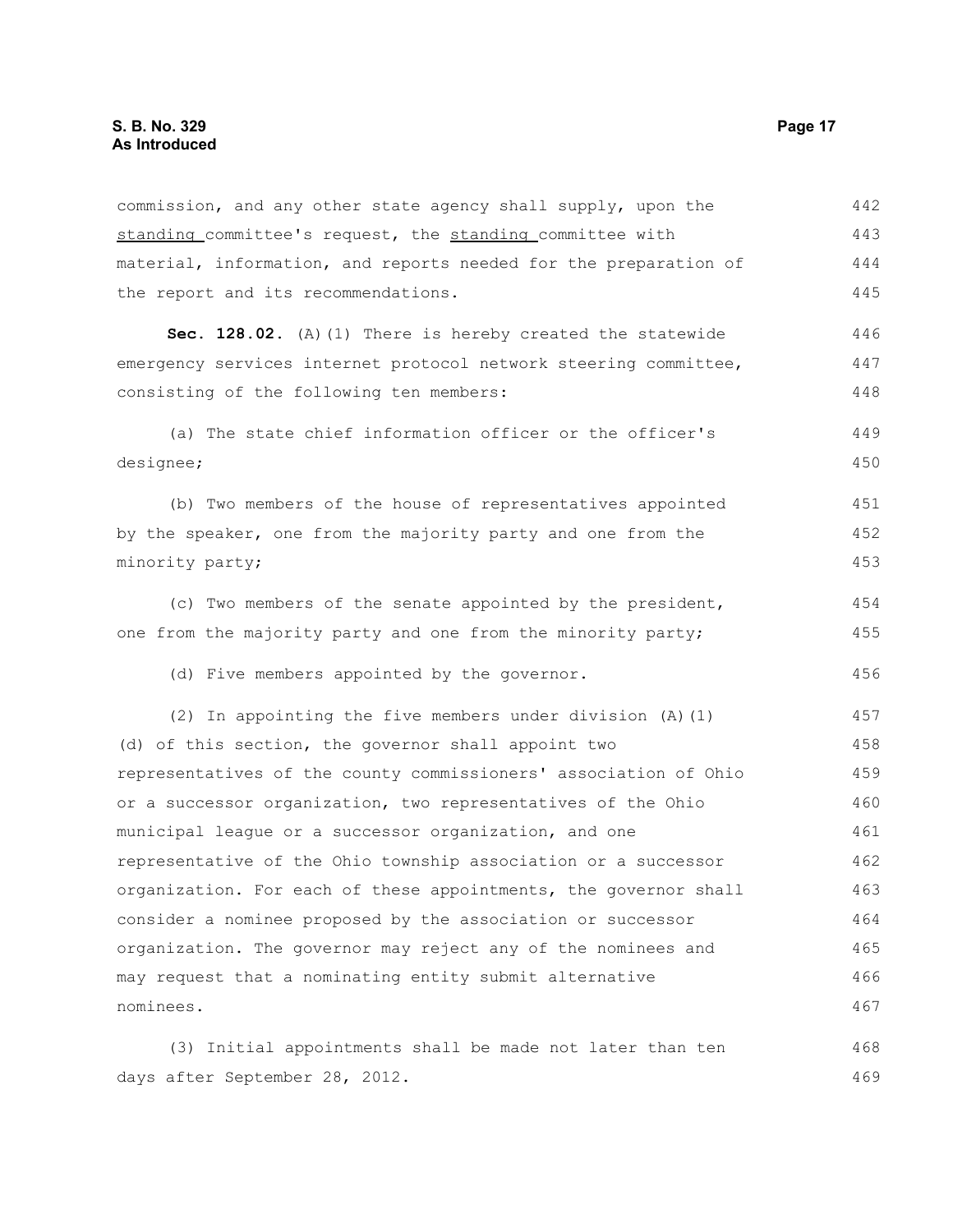#### **S. B. No. 329 Page 18 As Introduced**

(B)(1) The state chief information officer or the officer's designee shall serve as the chairperson of the steering committee and shall be a nonvoting member. All other members shall be voting members. 470 471 472 473

(2) A member of the steering committee appointed from the membership of the senate or the house of representatives shall serve during the member's term as a member of the general assembly and until a successor is appointed and qualified, notwithstanding adjournment of the general assembly or the expiration of the member's term as a member of the general assembly. 474 475 476 477 478 479 480

(3) The initial terms of one of the representatives of the county commissioners' association of Ohio, one of the representatives of the Ohio municipal league, and the representative of the Ohio township association shall all expire on December 31, 2016. The initial terms of the other representatives of the county commissioners' association of Ohio and the Ohio municipal league shall expire on December 31, 2014. Thereafter, terms of the members appointed by the governor shall be for four years, with each term ending on the same day of the same month as the term it succeeds. Each member appointed by the governor shall hold office from the date of the member's appointment until the end of the term for which the member was appointed, and may be reappointed. A member appointed by the governor shall continue in office after the expiration date of the member's term until the member's successor takes office or until a period of sixty days has elapsed, whichever occurs first. Members appointed by the governor shall serve without compensation and shall not be reimbursed for expenses. 481 482 483 484 485 486 487 488 489 490 491 492 493 494 495 496 497 498

(4) A vacancy in the position of any member of the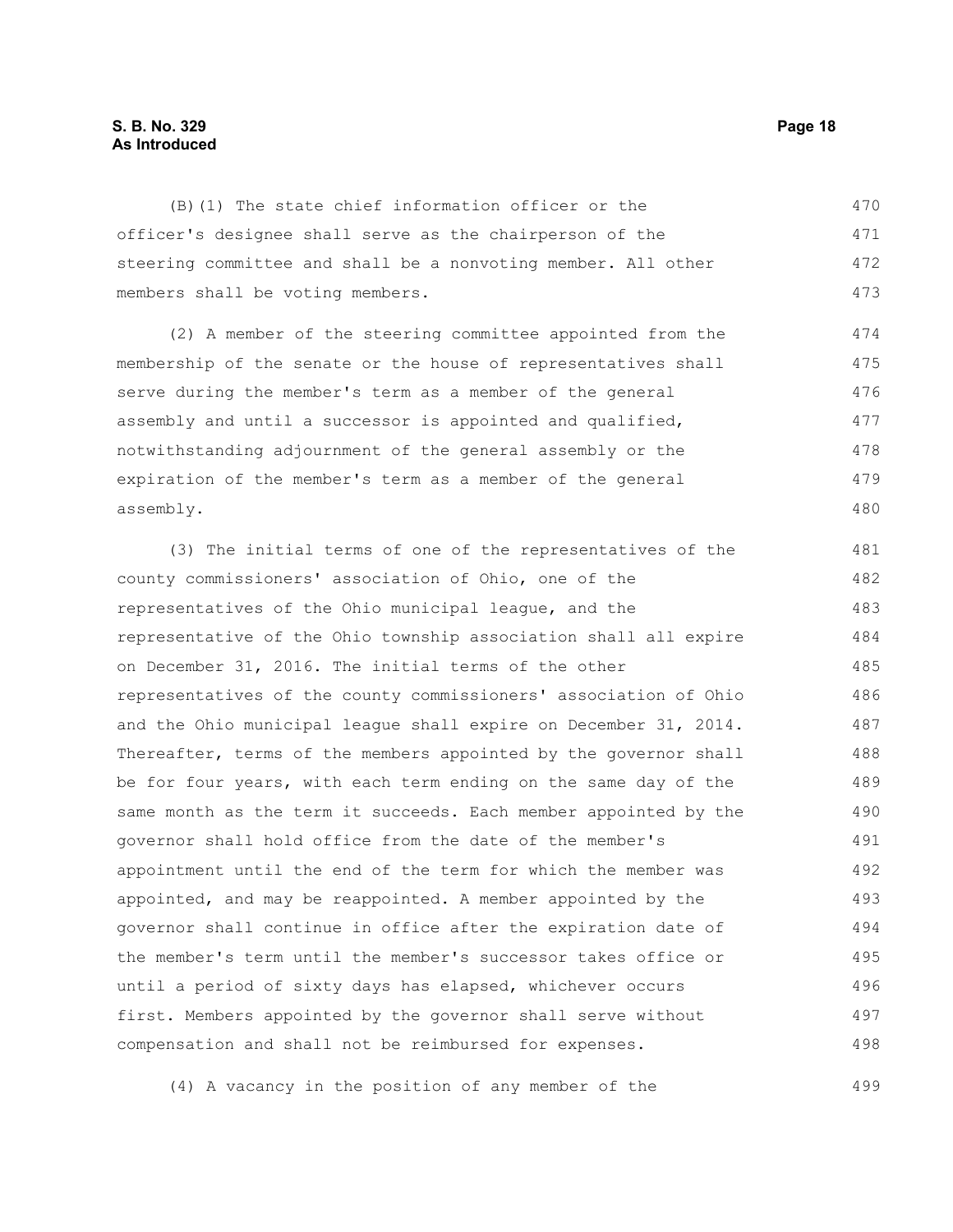steering committee shall be filled for the unexpired term in the same manner as the original appointment. (C) The steering committee shall generally advise the state on the implementation, operation, and maintenance of a statewide emergency services internet protocol network that would support state and local government<del>-next-generation</del> next generation 9-1-1 and the dispatch of emergency service providers. The steering committee shall do all of the following: (1) On or before May 15, 2013, deliver an initial report to the speaker of the house of representatives, the president of the senate, and the governor providing recommendations for the state to address the development of a statewide emergency services internet protocol network, which recommendations shall include a review of the current funding model for this state's 9-1-1 systems and may include a recommendation for a reduction in wireless 9-1-1 charges; (2) Examine the readiness of the state's current technology infrastructure for a statewide emergency services internet protocol network; (3) Research legislative authority with regard to governance and funding of a statewide emergency services internet protocol network, and provide recommendations on best practices to limit duplicative efforts to ensure an effective transition to-next-generation next generation 9-1-1; (4) Make recommendations for consolidation of publicsafety-answering-point operations in this state, including 500 501 502 503 504 505 506 507 508 509 510 511 512 513 514 515 516 517 518 519 520 521 522 523 524 525

established in section 128.571 of the Revised Code, to accommodate next-generation next generation 9-1-1 technology and 527 528

recommendations for accelerating the consolidation schedule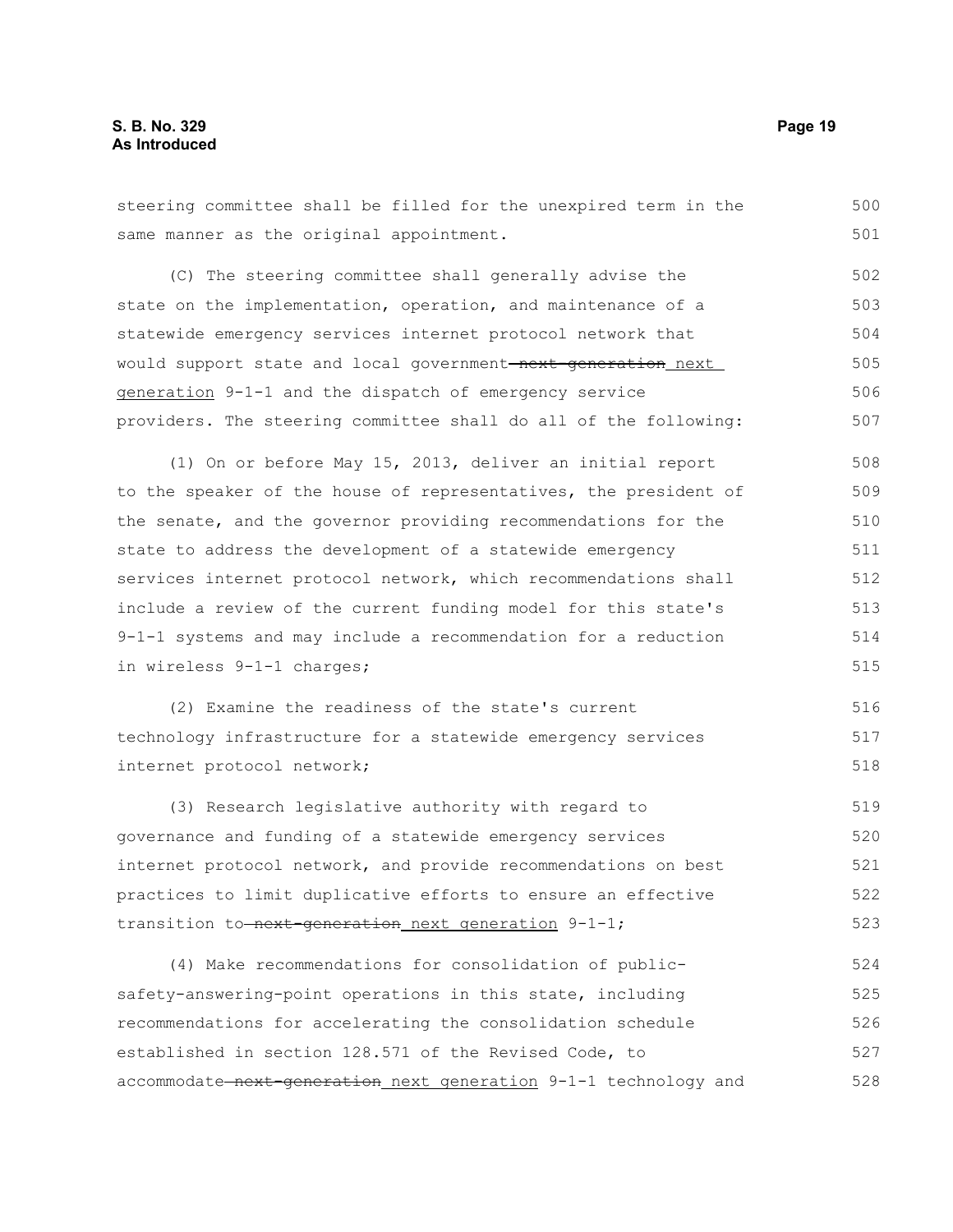system;

for federal initiatives;

to facilitate a more efficient and effective emergency services (5) Recommend policies, procedures, and statutory or regulatory authority to effectively govern a statewide emergency services internet protocol network; (6) Designate a next-generation next generation 9-1-1 statewide coordinator to serve as the primary point of contact (7) Coordinate with statewide initiatives and associations 529 530 531 532 533 534 535 536 537

such as the state interoperable executive committee, the Ohio geographically referenced information program council, the Ohio multi-agency radio communications system steering committee, and other interested parties; 538 539 540 541

(8) Serve as the entity responsible for the administration of Chapter 128. of the Revised Code. 542 543

(D)(1) A 9-1-1 service provider shall provide to the steering committee: 544 545

(a) The aggregate number of access lines that the provider maintains within the state of Ohio;

(b) The aggregate amount of costs and cost recovery associated with providing 9-1-1 service, including coverage under tariffs and bill and keep arrangements within this state; 548 549 550

(c) Any other information requested by the steering committee deemed necessary to support the transition to next generation 9-1-1. 551 552 553

(2) Any political subdivision or governmental entity operating a public safety answering point shall provide to the steering committee: 554 555 556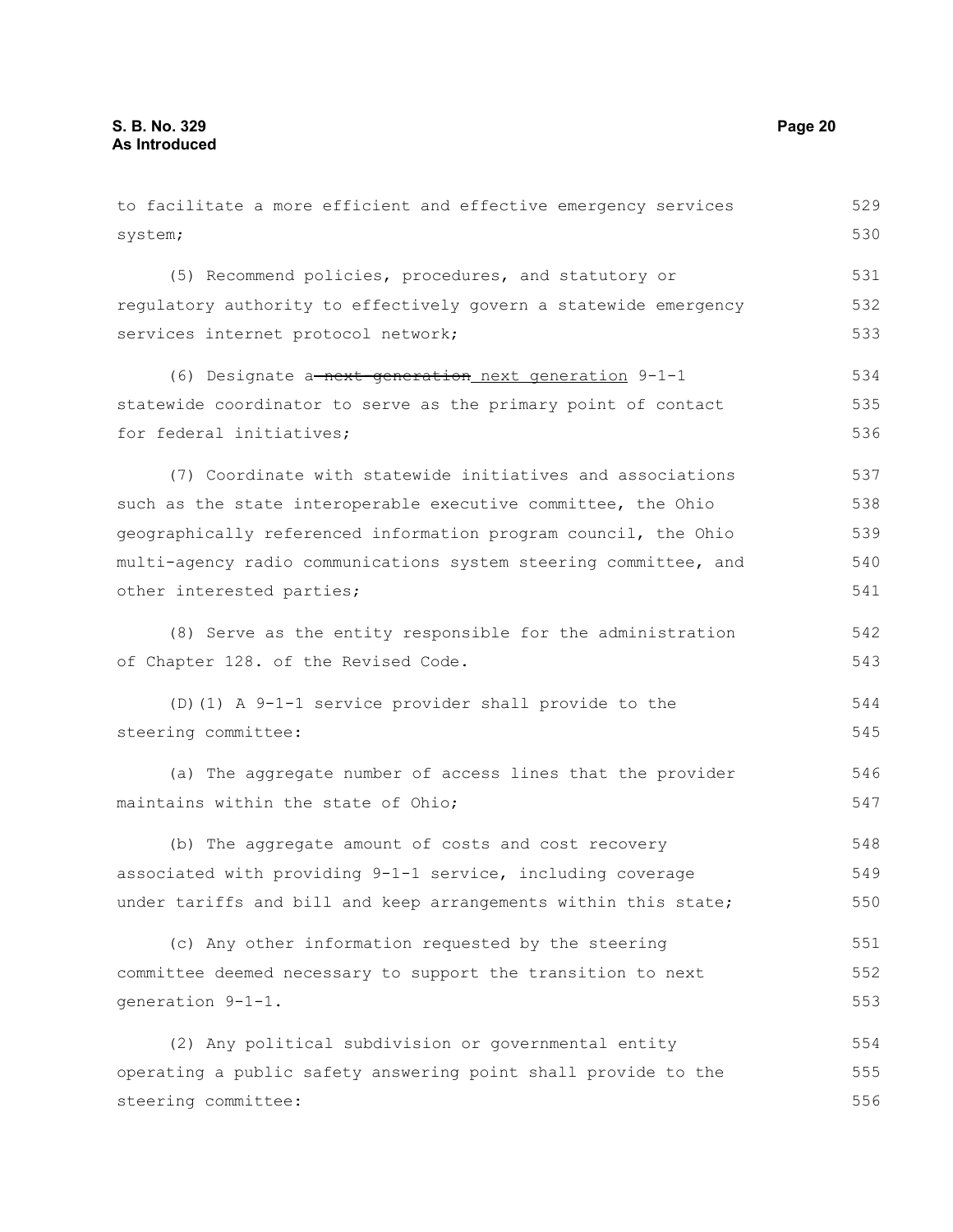| (a) The geographic location and population of the area for      | 557 |
|-----------------------------------------------------------------|-----|
| which the planning committee is responsible;                    | 558 |
| (b) Statistics detailing the number of 9-1-1 calls              | 559 |
| received;                                                       | 560 |
| (c) A report of expenditures made from disbursements for        | 561 |
| $9 - 1 - 1;$                                                    | 562 |
| (d) An inventory of and the technical specifications for        | 563 |
| the current 9-1-1 network and equipment;                        | 564 |
| (e) Any other information requested by the steering             | 565 |
| committee that is deemed necessary to support the transition to | 566 |
| next generation 9-1-1.                                          | 567 |
| (3) The information requested under divisions (D) (1) and       | 568 |
| (2) of this section shall be provided by the 9-1-1 service      | 569 |
| provider, political subdivision, or governmental entity within  | 570 |
| forty-five days of the request of the steering committee.       | 571 |
| (E) The steering committee shall hold its inaugural             | 572 |
| meeting not later than thirty days after September 28, 2012.    | 573 |
| Thereafter, the steering committee shall meet at least once a   | 574 |
| month, either in person or utilizing telecommunication-         | 575 |
| conferencing technology. A majority of the voting members shall | 576 |
| constitute a quorum.                                            | 577 |
| (F) (1) The steering committee shall have a permanent           | 578 |
| technical-standards subcommittee and a permanent public-safety- | 579 |
| answering-point-operations subcommittee, and may, from time to  | 580 |
| time, establish additional subcommittees, to advise and assist  | 581 |
| the steering committee based upon the subcommittees' areas of   | 582 |
| expertise.                                                      | 583 |
|                                                                 |     |

(2) The membership of subcommittees shall be determined by 584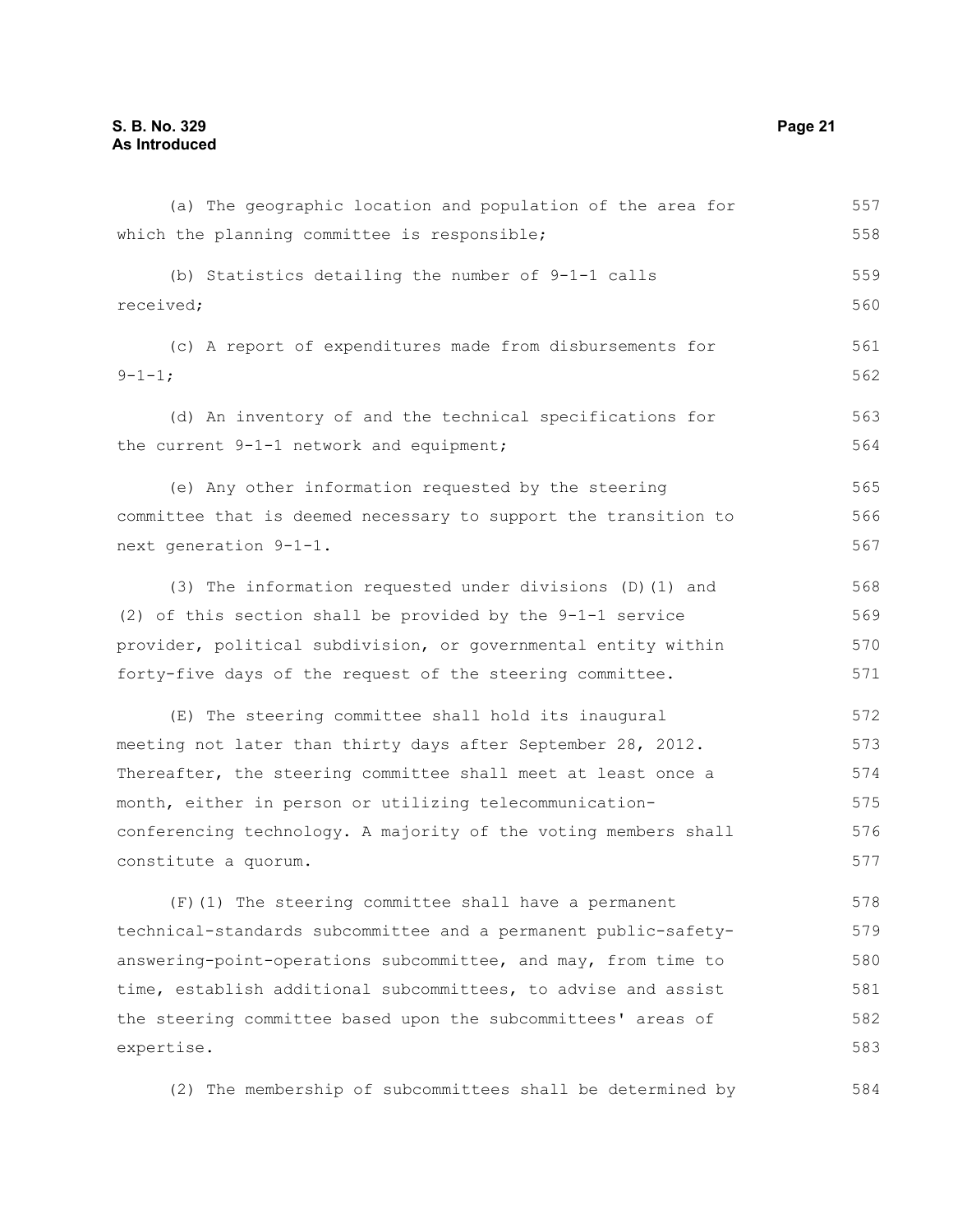the steering committee.

585

| (a) The technical-standards subcommittee shall include one       | 586 |
|------------------------------------------------------------------|-----|
| member representing a wireline or wireless service provider that | 587 |
| participates in the state's 9-1-1 system, one representative of  | 588 |
| the Ohio academic resources network, one representative of the   | 589 |
| Ohio multi-agency radio communications system steering           | 590 |
| committee, one representative of the Ohio geographically         | 591 |
| referenced information program, and one member representing each | 592 |
| of the following associations selected by the steering committee | 593 |
| from nominations received from that association:                 | 594 |
| (i) The Ohio telephone association;                              | 595 |

(i) The Ohio telephone association;

(ii) The Ohio chapter of the association of public-safety communications officials; 596 597

(iii) The Ohio chapter of the national emergency number association. 598 599

(b) The public-safety-answering-point-operations subcommittee shall include one member representing the division of emergency management of the department of public safety, one member representing the state highway patrol, two members recommended by the county commissioners' association of Ohio who are managers of public safety answering points, two members recommended by the Ohio municipal league who are managers of public safety answering points, and one member from each of the following associations selected by the steering committee from nominations received from that association: 600 601 602 603 604 605 606 607 608 609

(i) The buckeye state sheriffs' association; 610

(ii) The Ohio association of chiefs of police; 611

(iii) The Ohio association of fire chiefs; 612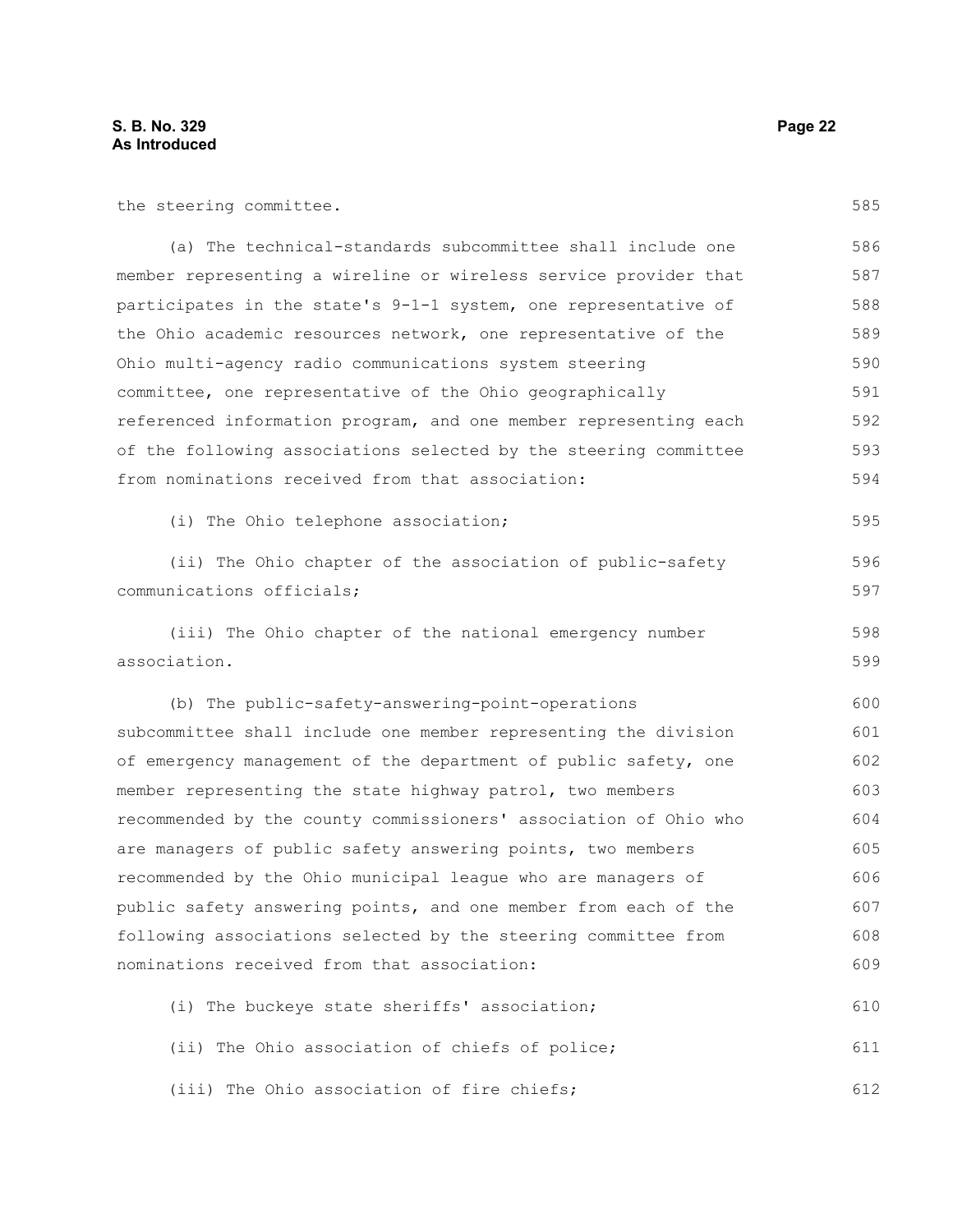(iv) The Ohio chapter of the association of public-safety communications officials; (v) The Ohio chapter of the national emergency number association. (G) The committee is not an agency, as defined in section-101.82 of the Revised Code, for purposes of subject to sections 101.82 to 101.87 of the Revised Code. (H) As used in this section, "9-1-1 system," "wireless service provider," "wireline service provider," "emergency service provider," and "public safety answering point" have the same meanings as in section 128.01 of the Revised Code. (I) As used in this section, "bill and keep arrangements" has the same meaning as in 47 C.F.R. 51.713. **Sec. 150.06.** (A) The authority is not an agency as defined in section 101.82 of the Revised Code for purposes of divisions (A) and (B) of section 101.83 subject to sections 101.82 to 101.87 of the Revised Code. (B) The selection of a program administrator and the entering into an agreement under section 150.05 of the Revised Code do not constitute a purchase of services under Chapter 125. of the Revised Code. (C) Notwithstanding section 121.22 of the Revised Code, the authority may hold an executive session for either of the following purposes, but only after a majority of a quorum of the authority determines, by a roll call vote, to hold the session, and only at a regular or special meeting: (1) Presenting, reviewing, or discussing proprietary information relating to any person unless that person has 613 614 615 616 617 618 619 620 621 622 623 624 625 626 627 628 629 630 631 632 633 634 635 636 637 638 639 640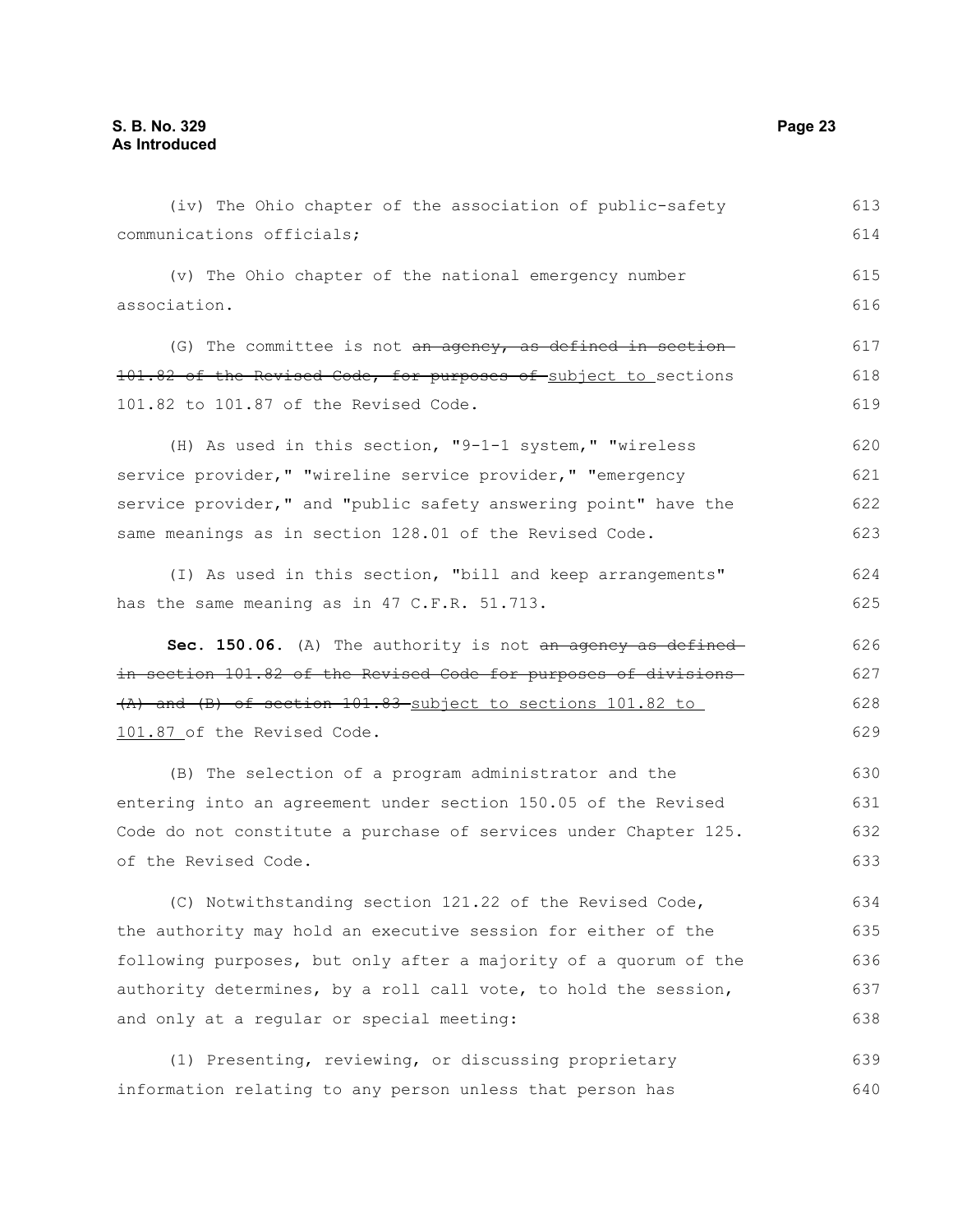| consented in writing to disclosure of such information by the    | 641 |
|------------------------------------------------------------------|-----|
| authority;                                                       | 642 |
|                                                                  |     |
| (2) Preparing for, conducting, or reviewing negotiating          | 643 |
| sessions with any private, for-profit investment fund for the    | 644 |
| purpose of selecting a program administrator and entering into   | 645 |
| an agreement under section 150.05 of the Revised Code.           | 646 |
| Sec. 901.13. (A) As used in this section:                        | 647 |
| (1) "Ethanol" has the same meaning as in section 5733.46         | 648 |
| of the Revised Code.                                             | 649 |
| (2) "Facility" means an ethanol production plant that will       | 650 |
| be located in this state.                                        | 651 |
| (B) There is hereby created the ethanol incentive board.         | 652 |
| The board shall consist of the following five members: the       | 653 |
| director of agriculture, who shall serve as chairperson of the   | 654 |
| board, the director of development, the executive director of    | 655 |
| the Ohio air quality development authority, one member appointed | 656 |
| by the speaker of the house of representatives, and one member   | 657 |
| appointed by the president of the senate. Initial appointments   | 658 |
| to the board shall be made within thirty days of-the effective-  | 659 |
| date of this section March 21, 2002. Vacancies shall be filled   | 660 |
| in the same manner provided for original appointments. Members   | 661 |
| of the board shall serve without compensation. The board shall   | 662 |
| meet and conduct its business as directed by the chairperson.    | 663 |
| The board shall cease to exist January 1, 2014.                  | 664 |
| (C) The board's sole duty is to review any application           | 665 |

that is submitted to it under this section. The board shall approve an application only if it determines, by the affirmative vote of all members of the board, that the applicant's business plan for a facility meets the requirements established by 666 667 668 669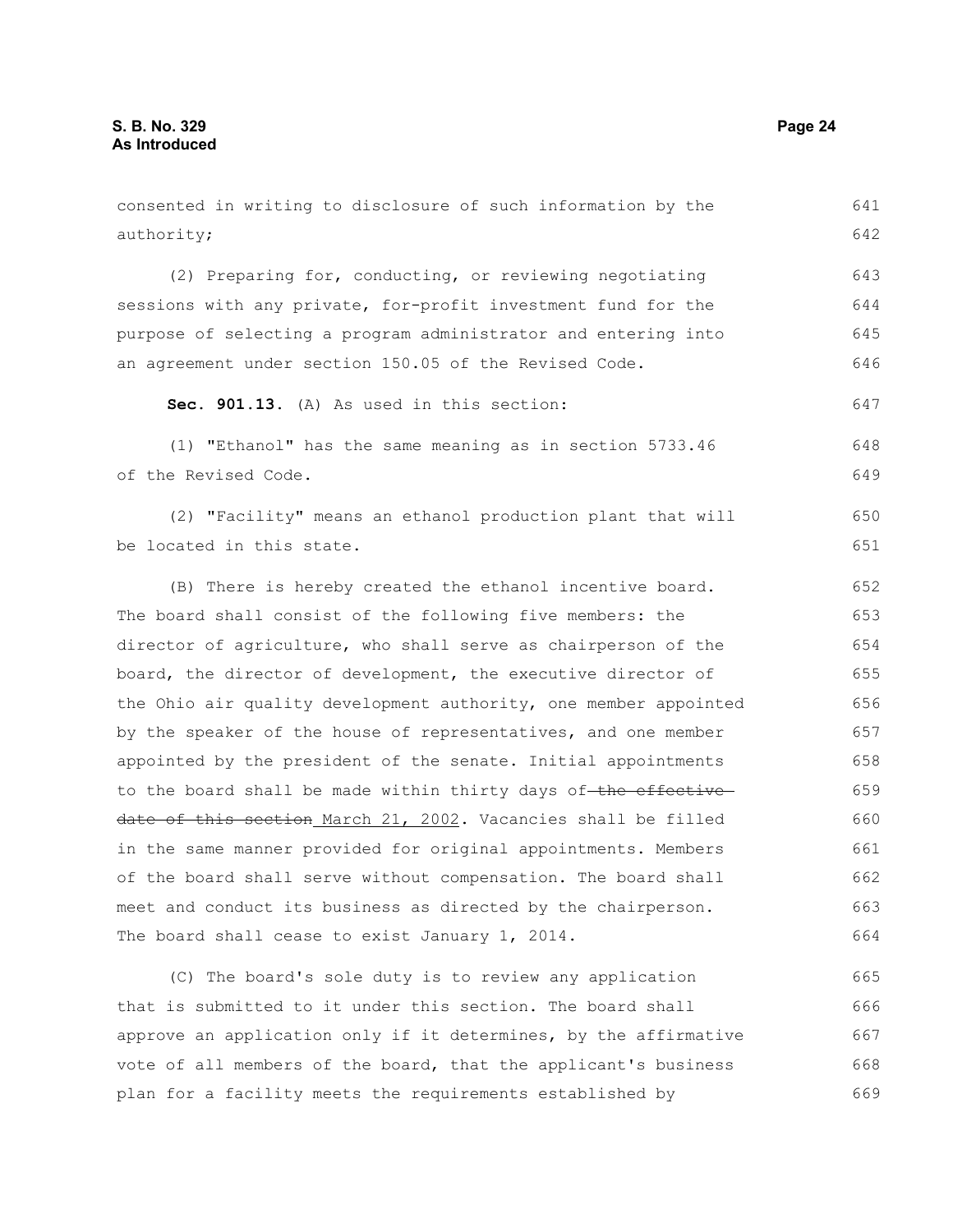| division (D) of this section.                                    | 670 |
|------------------------------------------------------------------|-----|
| (D) The owner of a facility may apply to the board, on an        | 671 |
| application provided by the director of agriculture, for         | 672 |
| approval of the facility's business plan under this section.     | 673 |
| Within sixty days of receipt of an application, the board shall  | 674 |
| determine whether the applicant's business plan meets the        | 675 |
| following requirements:                                          | 676 |
| (1) The business plan is for the construction and                | 677 |
| operation of a facility.                                         | 678 |
| (2) The business plan contains detailed information              | 679 |
| regarding:                                                       | 680 |
| (a) The availability and price of corn in the area where         | 681 |
| the facility will be located;                                    | 682 |
| (b) The availability and cost of energy needed for               | 683 |
| operation of the facility;                                       | 684 |
| (c) The availability of water and waste disposal systems         | 685 |
| in the area where the facility will be located;                  | 686 |
| (d) The availability of labor and a qualified site manager       | 687 |
| for the facility.                                                | 688 |
| (3) The business plan analyzes any proposed marketing            | 689 |
| agreements for the products produced by the facility.            | 690 |
| (4) The facility to be constructed and operated under the        | 691 |
| business plan is majority-owned by Ohio farmers or will be prior | 692 |
| to the first day the facility commences production.              | 693 |
| (5) The business plan meets any other requirements               | 694 |
| established by the board under rules adopted in accordance with  | 695 |
| division (G) of this section.                                    | 696 |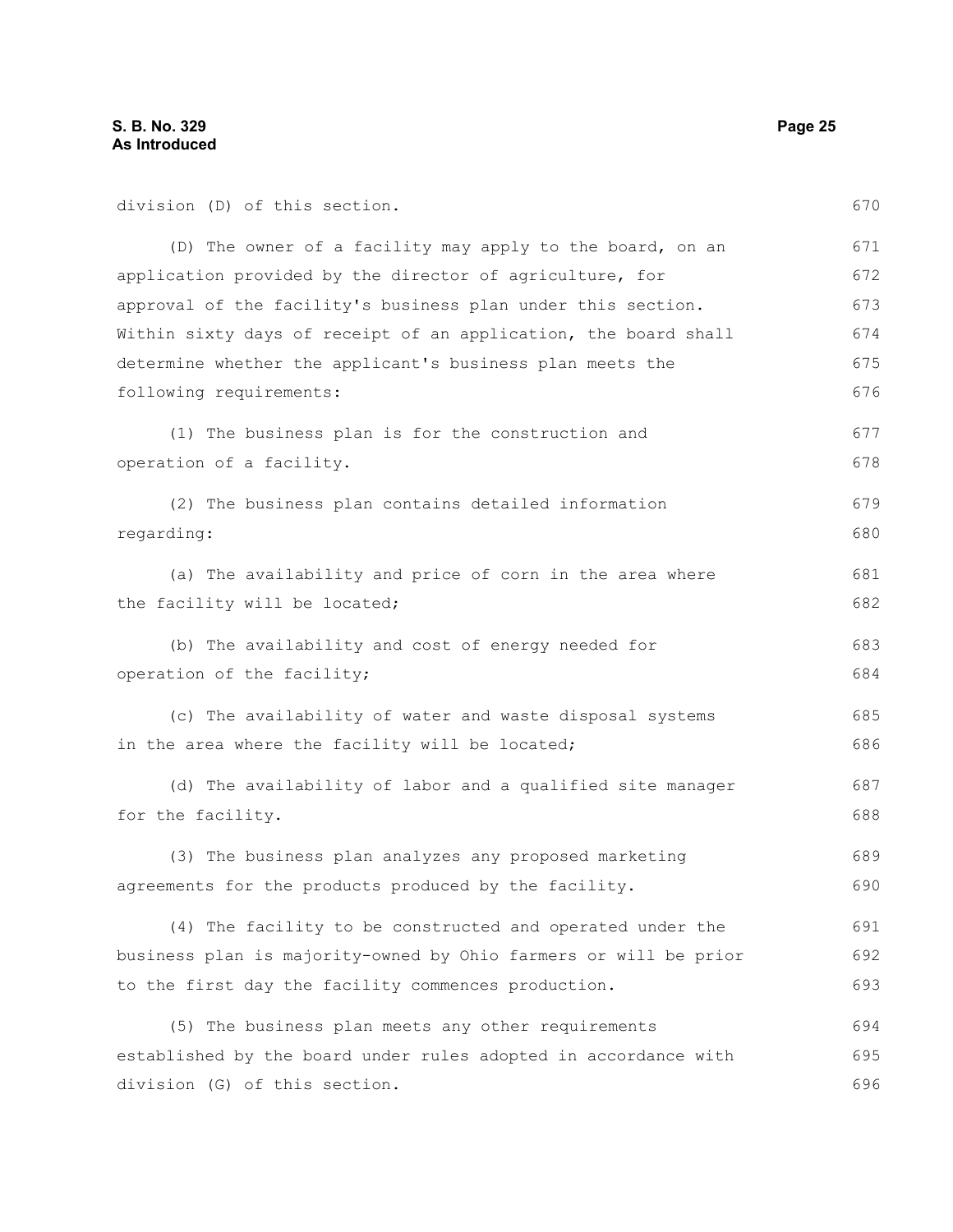The board shall issue a certificate of approval for each application approved under this section, and any taxpayer that invests money in the facility for which a business plan has been approved may claim a tax credit for such investment under section 5733.46 or 5747.75 of the Revised Code. (E) Any business plan submitted to the board under this section is not a public record subject to section 149.43 of the Revised Code. (F) The board shall notify the tax commissioner of any certificate of approval issued under this section, within ten days of its issuance. (G) The director of agriculture, in consultation with the director of development and in accordance with Chapter 119. of the Revised Code, shall adopt rules necessary to implement this section, including rules prescribing procedures and forms for administering this section. (H) The ethanol incentive board created by this section is not an agency for purposes of section subject to sections 101.82 to 101.87 of the Revised Code. **Sec. 2108.35.** (A) There is hereby created within the department of health the second chance trust fund advisory committee, consisting of thirteen members. The members shall include the following: (1) The chairs of the standing committees of the house of representatives and senate with primary responsibilities for health legislation; (2) One representative of each of the following appointed by the director of health: 697 698 699 700 701 702 703 704 705 706 707 708 709 710 711 712 713 714 715 716 717 718 719 720 721 722 723 724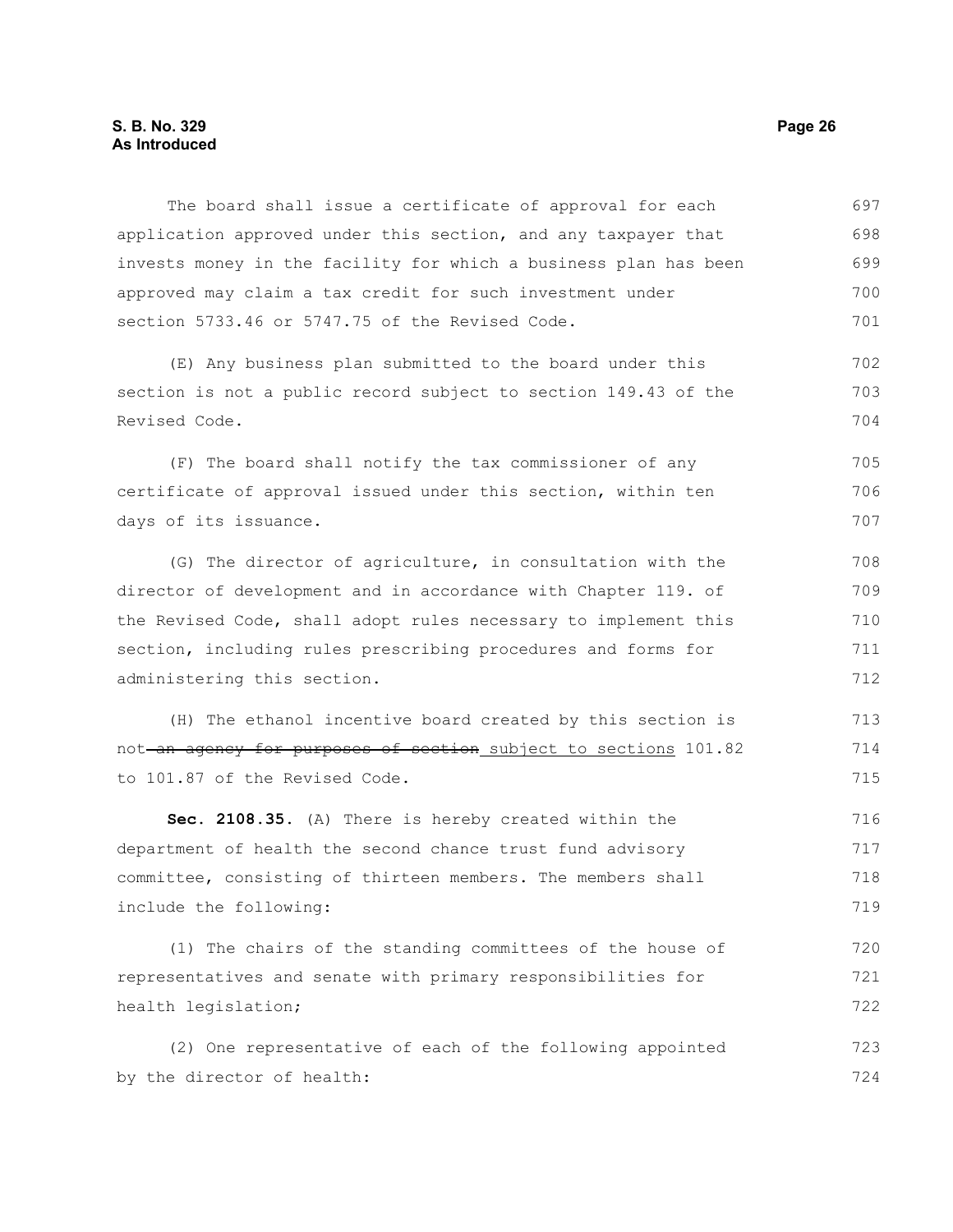### **S. B. No. 329 Page 27 As Introduced**

| (a) An Ohio organ procurement organization that is a             | 725 |
|------------------------------------------------------------------|-----|
| member of the Organ Procurement and Transplantation Network;     | 726 |
| (b) An Ohio tissue bank that is an accredited member of          | 727 |
| the American association of tissue banks;                        | 728 |
| (c) An Ohio eye bank that is certified by the eye bank           | 729 |
| association of America;                                          | 730 |
| (d) The Ohio solid organ transplantation consortium;             | 731 |
| (e) A hospital to which both of the following apply:             | 732 |
| (i) It is a member of the Ohio hospital association.             | 733 |
| (ii) It has a transplant program or a facility that has          | 734 |
| been verified as a level I or level II trauma center by the      | 735 |
| American college of surgeons.                                    | 736 |
| (f) The department of health.                                    | 737 |
| (3) Three members of the public appointed by the director        | 738 |
| who are not affiliated with procurement organizations;           | 739 |
| (4) Two members appointed by the director who are either         | 740 |
| affiliated with procurement organizations or members of the      | 741 |
| public.                                                          | 742 |
| (B) Of the members first appointed under division (A) (2)        | 743 |
| of this section, the representatives of the organ procurement    | 744 |
| organization, tissue procurement organization, and eye bank      | 745 |
| shall serve terms of three years; the representatives of the     | 746 |
| department of health and Ohio solid organ transplantation        | 747 |
| consortium shall serve terms of two years; and the member        | 748 |
| representing the Ohio hospital association shall serve a term of | 749 |
| one year. Thereafter, all members shall serve terms of three     | 750 |
| years.                                                           | 751 |
|                                                                  |     |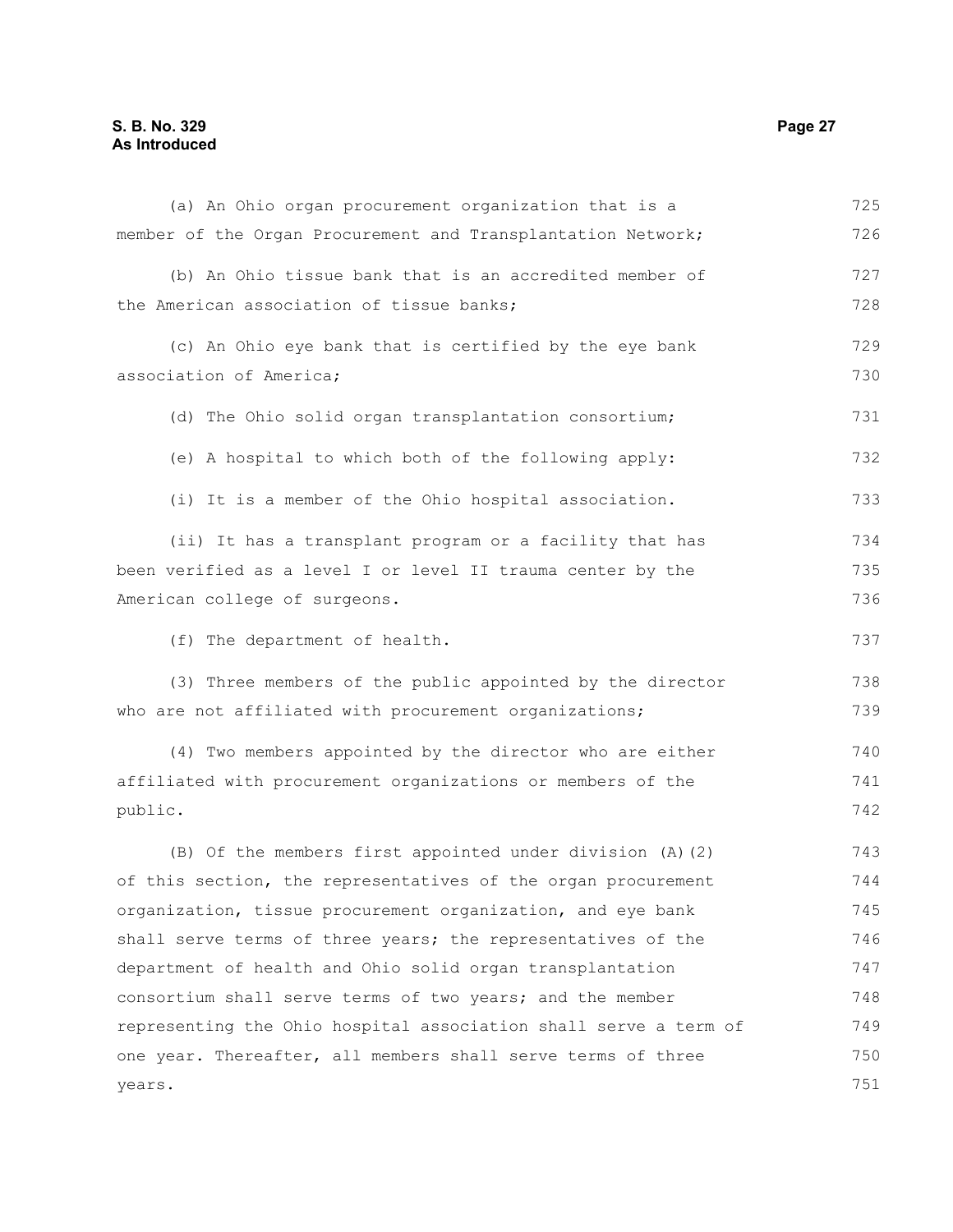#### **S. B. No. 329 Page 28 As Introduced**

(C) Members appointed under division (A)(2), (3), or (4) of this section shall be geographically and demographically representative of the state. No more than a total of three members appointed under divisions  $(A)$   $(2)$ ,  $(3)$ , and  $(4)$  of this section shall be affiliated with the same procurement organization or group of procurement organizations. Procurement organizations that recover only one type of organ, tissue, or part, as well as procurement organizations that recover more than one type of organ, tissue, or part, shall be represented. No individual appointed under division (A)(2), (3), or (4) 752 753 754 755 756 757 758 759 760 761

of this section shall serve more than two consecutive terms, regardless of whether the terms were full or partial terms. Each member shall serve from the date of appointment until the member's successor is appointed. All vacancies on the committee shall be filled for the balance of the unexpired term in the same manner as the original appointment. 762 763 764 765 766 767

(D) The committee shall annually elect a chairperson from among its members and shall establish procedures for the governance of its operations. The committee shall meet at least semiannually. It shall submit an annual report of its activities and recommendations to the director of health. 768 769 770 771 772

(E) Committee members shall serve without compensation, but shall be reimbursed from the second chance trust fund for all actual and necessary expenses incurred in the performance of official duties. 773 774 775 776

(F) The committee shall do all of the following:

(1) Make recommendations to the director of health for projects for funding from the second chance trust fund; 778 779

(2) Consult with the registrar of motor vehicles in 780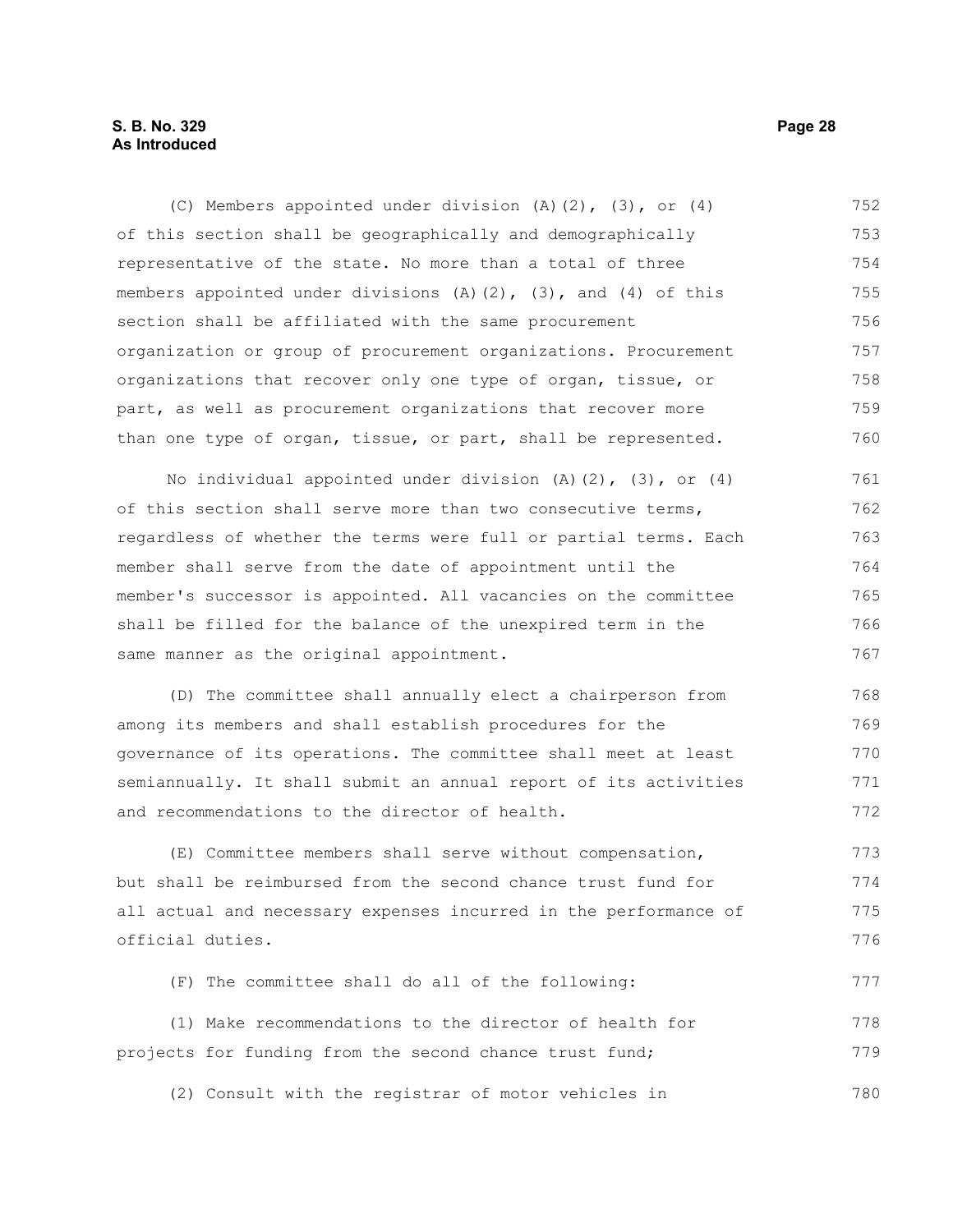formulating proposed rules under division (C)(1) of section 2108.23 of the Revised Code; (3) As requested, consult with the registrar or director on other matters related to organ donation; (4) Approve brochures, written materials, and electronic media regarding anatomical gifts and anatomical gift procedures for use in driver training schools pursuant to section 4508.021 of the Revised Code. (G) The committee is not subject to section 101.84sections 101.82 to 101.87 of the Revised Code. **Sec. 4740.14.** (A) There is hereby created within the department of commerce the residential construction advisory committee consisting of nine persons the director of commerce appoints. The advisory committee shall be made up of the following members: (1) Three shall be general contractors who have recognized ability and experience in the construction of residential buildings. (2) Two shall be building officials who have experience administering and enforcing a residential building code. (3) One, chosen from a list of three names the Ohio fire chief's association submits, shall be from the fire service certified as a fire safety inspector who has at least ten years of experience enforcing fire or building codes. (4) One shall be a residential contractor who has recognized ability and experience in the remodeling and construction of residential buildings. 781 782 783 784 785 786 787 788 789 790 791 792 793 794 795 796 797 798 799 800 801 802 803 804 805 806 807

(5) One shall be an architect registered pursuant to 808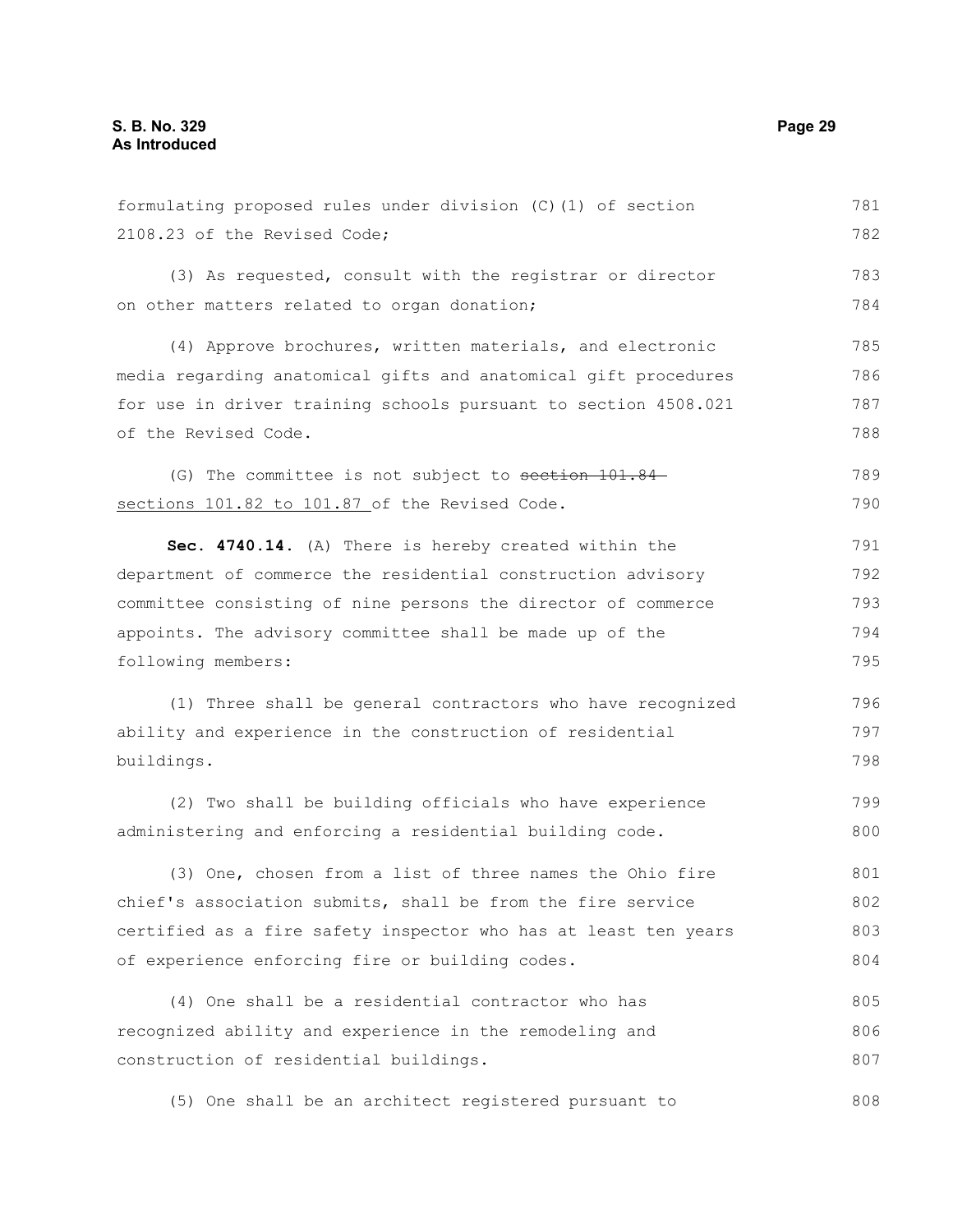Chapter 4703. of the Revised Code, with recognized ability and experience in the architecture of residential buildings. (6) One, chosen from a list of three names the Ohio municipal league submits to the director, shall be a mayor of a municipal corporation in which the Ohio residential building code is being enforced in the municipal corporation by a certified building department. (B) Terms of office shall be for three years, with each term ending on the date three years after the date of appointment. Each member shall hold office from the date of appointment until the end of the term for which the member was appointed. Vacancies shall be filled in the manner provided for initial appointments. Any member appointed to fill a vacancy in an unexpired term shall hold office for the remainder of that term. (C) The advisory committee shall do all of the following: (1) Recommend to the board of building standards a building code for residential buildings. The committee shall recommend a code that it may model on a residential building code a national model code organization issues, with adaptations necessary to implement the code in this state. If the board of building standards decides not to adopt a code the committee recommends, the committee shall revise the code and resubmit it until the board adopts a code the committee recommends as the state residential building code; (2) Advise the board regarding the establishment of standards for certification of building officials who enforce 809 810 811 812 813 814 815 816 817 818 819 820 821 822 823 824 825 826 827 828 829 830 831 832 833 834 835

(3) Assist the board in providing information and guidance 837

the state residential building code;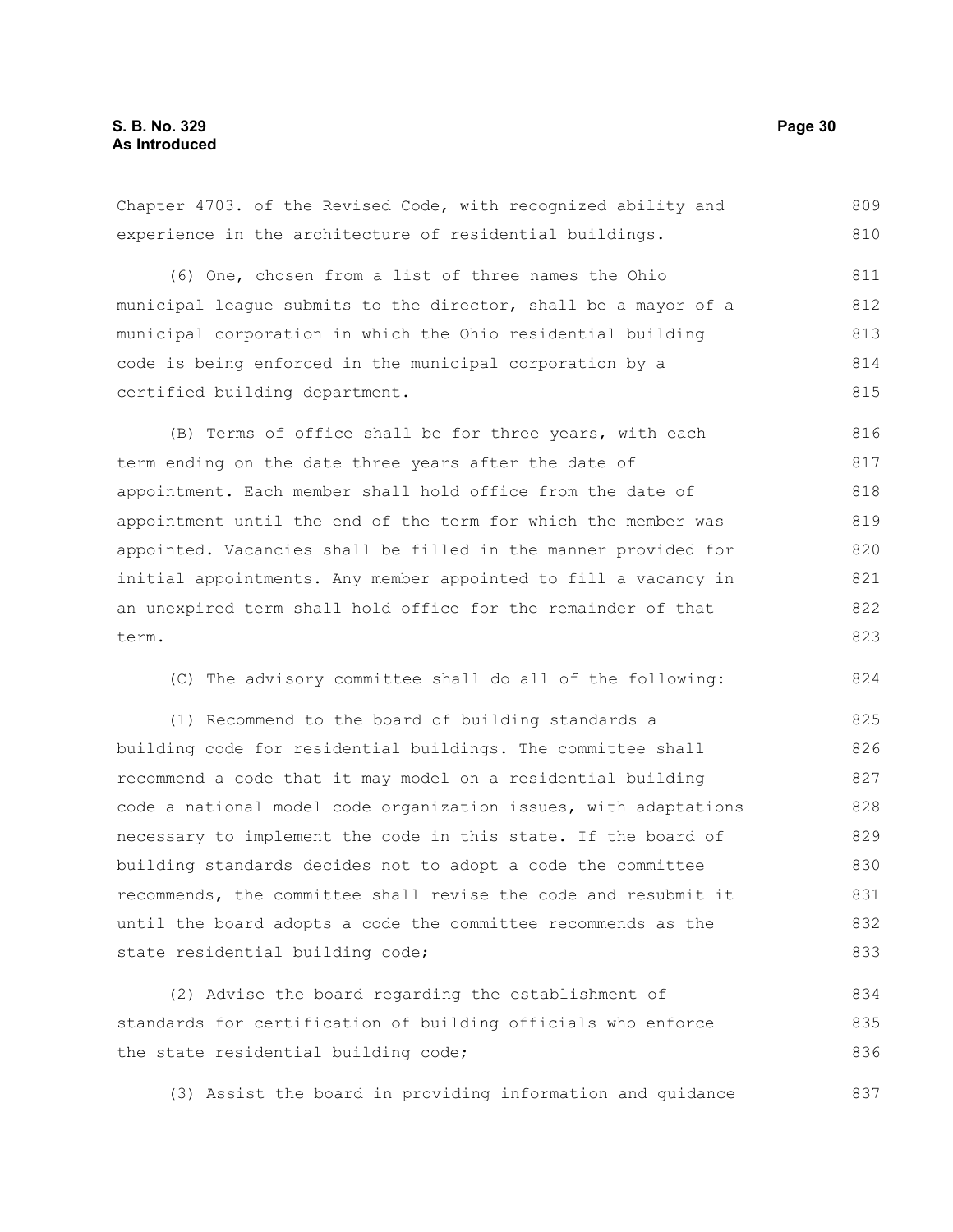to residential contractors and building officials who enforce the state residential building code; (4) Advise the board regarding the interpretation of the state residential building code; (5) Provide other assistance the committee considers necessary; (6) Provide the board with a written report of the committee's findings for each consideration required by division (D) of this section. (D) The committee shall not make its recommendation to the board pursuant to divisions  $(C)$   $(1)$ ,  $(2)$ , and  $(4)$  of this section until the advisory committee has considered all of the following: (1) The impact that the state residential building code may have upon the health, safety, and welfare of the public; (2) The economic reasonableness of the residential building code; (3) The technical feasibility of the residential building code; (4) The financial impact that the residential building code may have on the public's ability to purchase affordable housing. (E) The advisory committee may provide the board with any rule the committee recommends to update or amend the state residential building code or any rule that the committee recommends to update or amend the state residential building code after receiving a petition described in division (A)(2) of section 3781.12 of the Revised Code. 838 839 840 841 842 843 844 845 846 847 848 849 850 851 852 853 854 855 856 857 858 859 860 861 862 863 864 865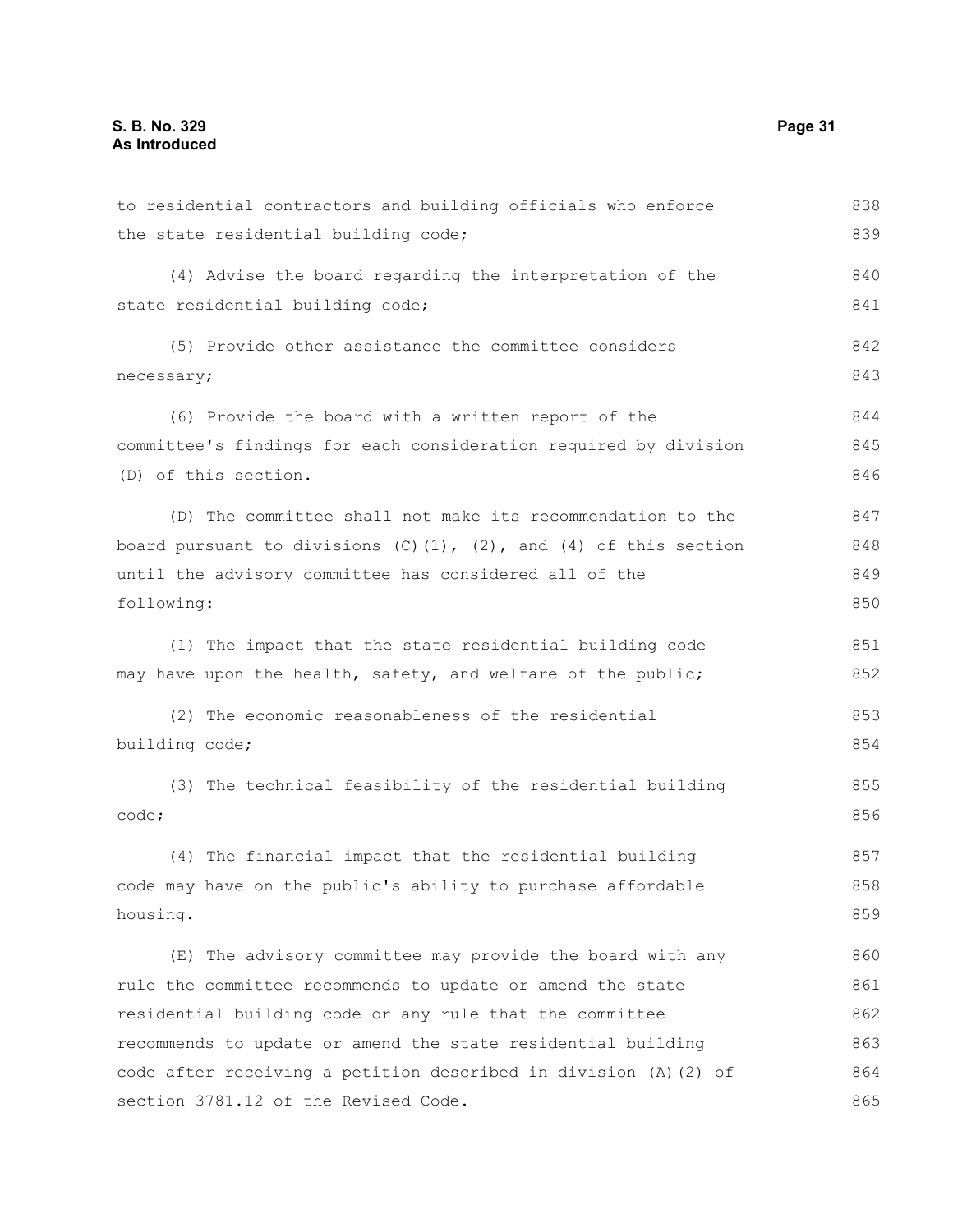#### **S. B. No. 329 Page 32 As Introduced**

(F) Members of the advisory committee shall receive no salary for the performance of their duties as members, but shall receive their actual and necessary expenses incurred in the performance of their duties as members of the advisory committee and shall receive a per diem for each day in attendance at an official meeting of the committee, to be paid from the industrial compliance operating fund in the state treasury, using fees collected in connection with residential buildings pursuant to division (F)(2) of section 3781.102 of the Revised Code and deposited in that fund. 866 867 868 869 870 871 872 873 874 875

(G) The advisory committee is not subject to  $\frac{divisions(A)}{A}$ and (B) of section 101.84 sections 101.82 to 101.87 of the Revised Code.

**Sec. 4928.58.** (A) There is hereby created the public benefits advisory board, which has the purpose of ensuring that energy services be provided to low-income consumers in this state in an affordable manner consistent with the policy specified in section 4928.02 of the Revised Code. The advisory board shall consist of twenty-one members as follows: the director of development, the chairperson of the public utilities commission, the consumers' counsel, and the director of the air quality development authority, each serving ex officio and represented by a designee at the official's discretion; two members of the house of representatives appointed by the speaker of the house of representatives, neither of the same political party, and two members of the senate appointed by the president of the senate, neither of the same political party; and thirteen members appointed by the governor with the advice and consent of the senate, consisting of one representative of suppliers of competitive retail electric service; one representative of the residential class of electric utility customers; one 879 880 881 882 883 884 885 886 887 888 889 890 891 892 893 894 895 896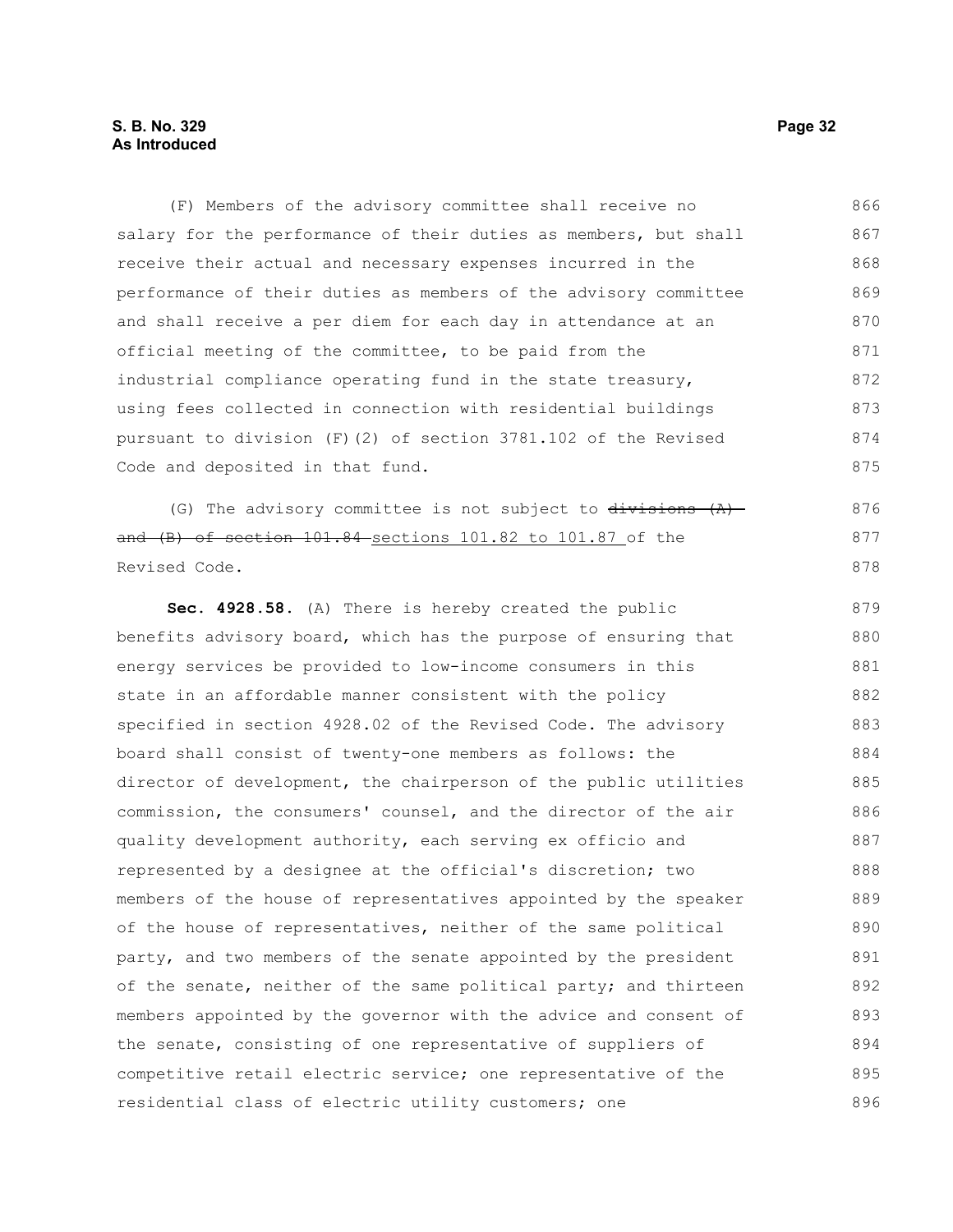representative of the industrial class of electric utility customers; one representative of the commercial class of electric utility customers; one representative of agricultural or rural customers of an electric utility; two customers receiving assistance under one or more of the low-income customer assistance programs, to represent customers eligible for any such assistance, including senior citizens; one representative of the general public; one representative of local intake agencies; one representative of a community-based organization serving low-income customers; one representative of environmental protection interests; one representative of lending institutions; and one person considered an expert in energy efficiency or renewables technology. Initial appointments shall be made not later than November 1, 1999. 897 898 899 900 901 902 903 904 905 906 907 908 909 910

(B) Initial terms of six of the appointed members shall end on June 30, 2003, and initial terms of the remaining seven appointed members shall end on June 30, 2004. Thereafter, terms of appointed members shall be for three years, with each term ending on the same day of the same month as the term it succeeds. Each member shall hold office from the date of the member's appointment until the end of the term for which the member was appointed. Members may be reappointed. 911 912 913 914 915 916 917 918

Vacancies shall be filled in the manner provided for original appointments. Any member appointed to fill a vacancy occurring prior to the expiration date of the term for which the member's predecessor was appointed shall hold office as a member for the remainder of that term. A member shall continue in office after the expiration date of the member's term until the member's successor takes office or until a period of sixty days has elapsed, whichever occurs first. 919 920 921 922 923 924 925 926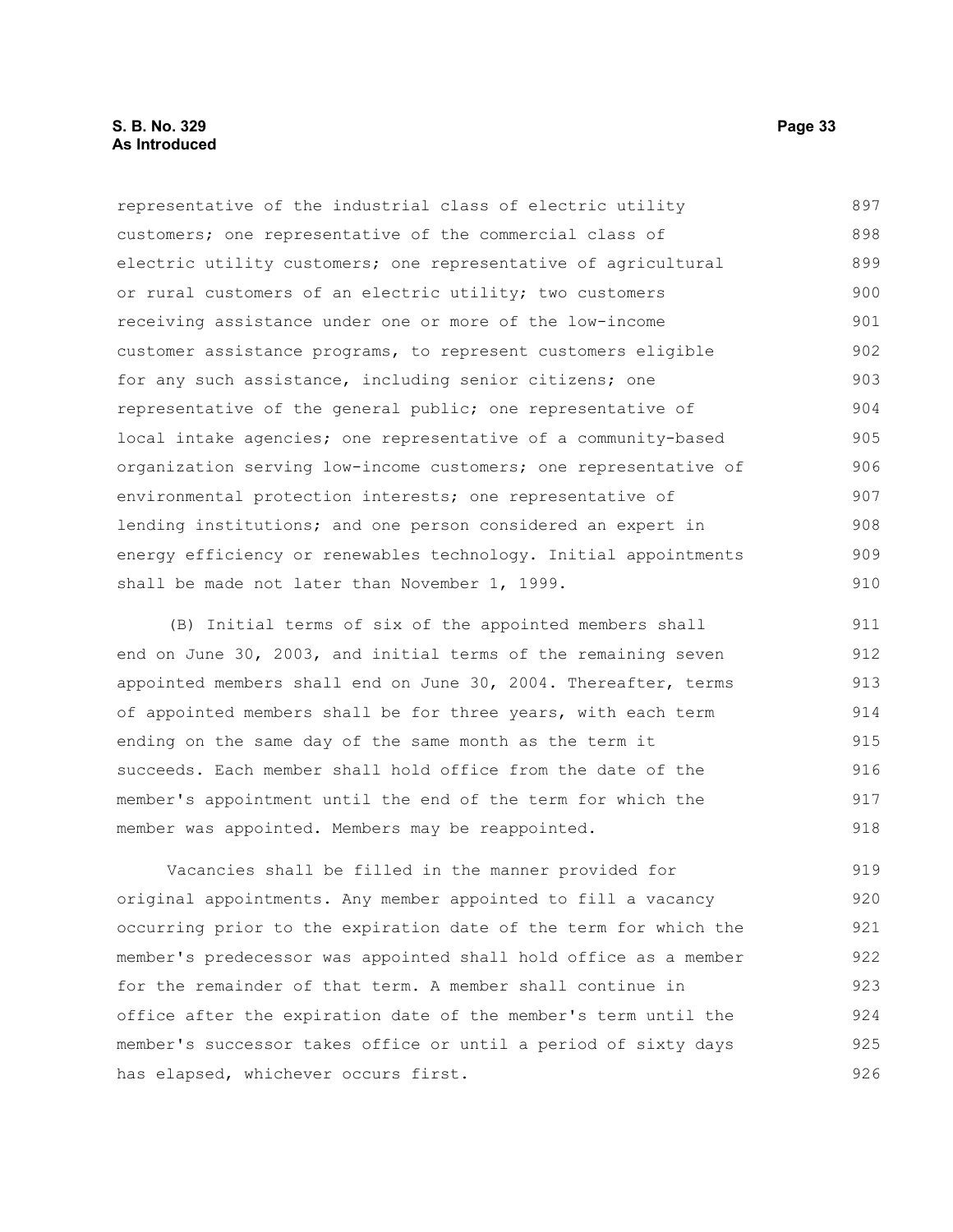#### **S. B. No. 329 Page 34 As Introduced**

(C) Board members shall be reimbursed for their actual and necessary expenses incurred in the performance of board duties. The reimbursements constitute, as applicable, administrative costs of the low-income customer assistance programs for the purpose of division (A) of section 4928.51 of the Revised Code or administrative costs of the advanced energy program for the purpose of division (A) of section 4528.61 of the Revised Code. 927 928 929 930 931 932 933

(D) The advisory board shall select a chairperson from among its members. Only board members appointed by the governor with the advice and consent of the senate shall be voting members of the board; each shall have one vote in all deliberations of the board. A majority of the voting members constitute a quorum. 934 935 936 937 938 939

(E) The duties of the advisory board shall be as follows: 940

(1) Advise the director in the administration of the universal service fund and the low-income customer assistance programs and advise the director on the director's recommendation to the commission regarding the appropriate level of the universal service rider; 941 942 943 944 945

(2) Advise the director on the administration of the advanced energy program and the advanced energy fund under sections 4928.61 to 4928.63 of the Revised Code. 946 947 948

(F) The advisory board is not an agency for purposes of subject to sections 101.82 to 101.87 of the Revised Code. 949 950

**Sec. 5149.22.** There is hereby established the Ohio council for interstate adult offender supervision pursuant to Article IV of the interstate compact for adult offender supervision. The council shall be comprised of at least twelve members. One member shall be the compact administrator for this state for the 951 952 953 954 955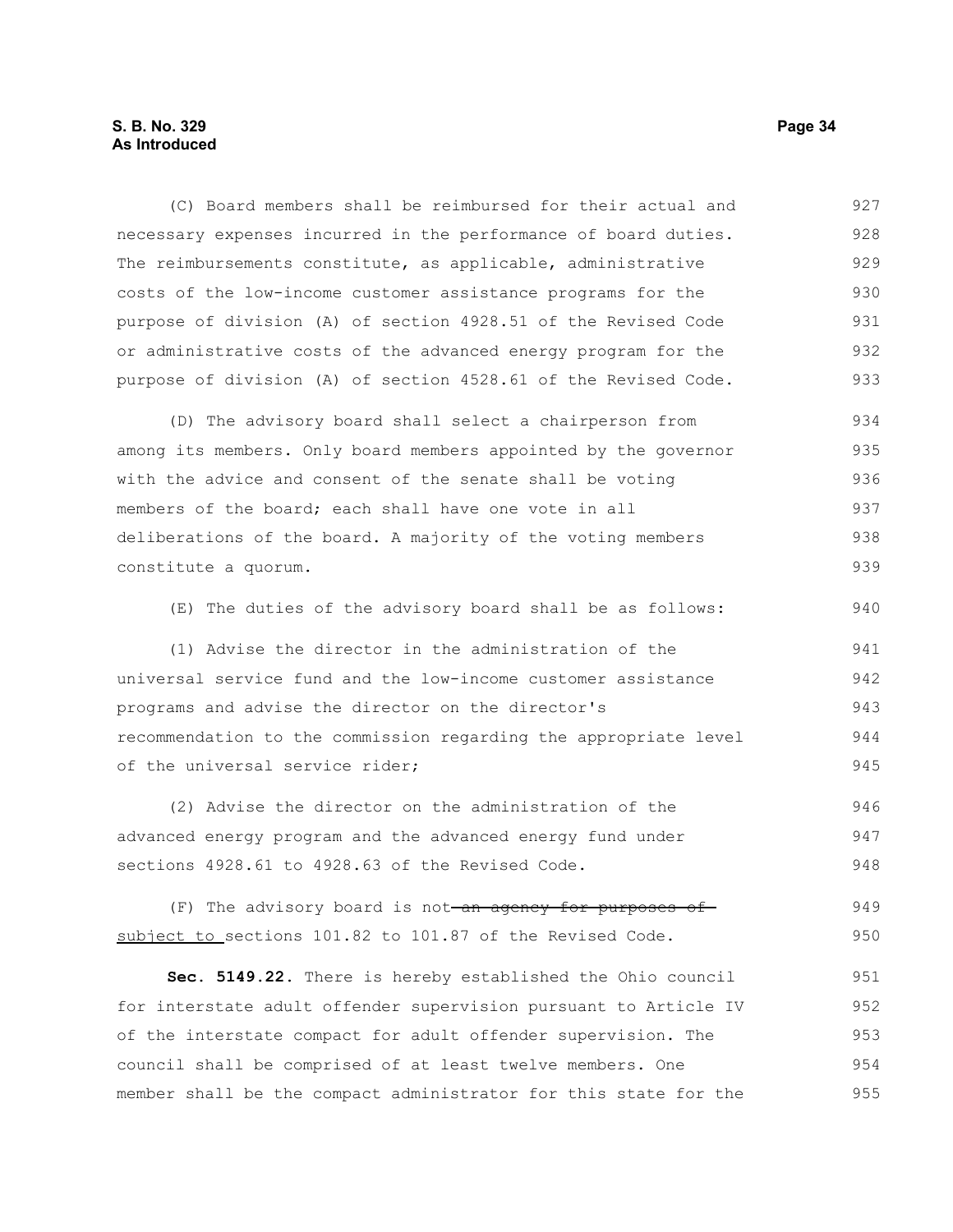#### **S. B. No. 329 Page 35 As Introduced**

interstate compact for adult offender supervision or the administrator's designee. The speaker of the house of representatives shall appoint one member, who shall be of the house of representatives. The president of the senate shall appoint one member, who shall be a member of the senate. The chief justice of the supreme court shall appoint three members, two of whom shall be members of the judiciary. The governor shall appoint five members, including a representative of a crime victim's organization, a member of the executive branch, a prosecuting attorney, a member of the state public defender's office, and a chief probation officer. The attorney general shall appoint one member, who shall be from the bureau of criminal identification and investigation. The director of rehabilitation and correction shall appoint as many additional members as the director considers necessary to fulfill the mission of the compact. The Ohio council for interstate adult offender supervision is not subject to section 101.84 sections 101.82 to 101.87 of the Revised Code. 956 957 958 959 960 961 962 963 964 965 966 967 968 969 970 971 972 973

Each appointee to the state council shall be appointed in consultation with the department of rehabilitation and correction and shall serve at the pleasure of the appointing authority. The members of the council shall serve without compensation, but each member shall be reimbursed for the member's actual and necessary expenses incurred in the performance of the member's official duties on the council. 974 975 976 977 978 979 980

The compact administrator for this state for the interstate compact for adult offender supervision, or the administrator's designee, shall serve as commissioner of the state council and as this state's representative to the interstate commission established under Article III of that compact. 981 982 983 984 985 986